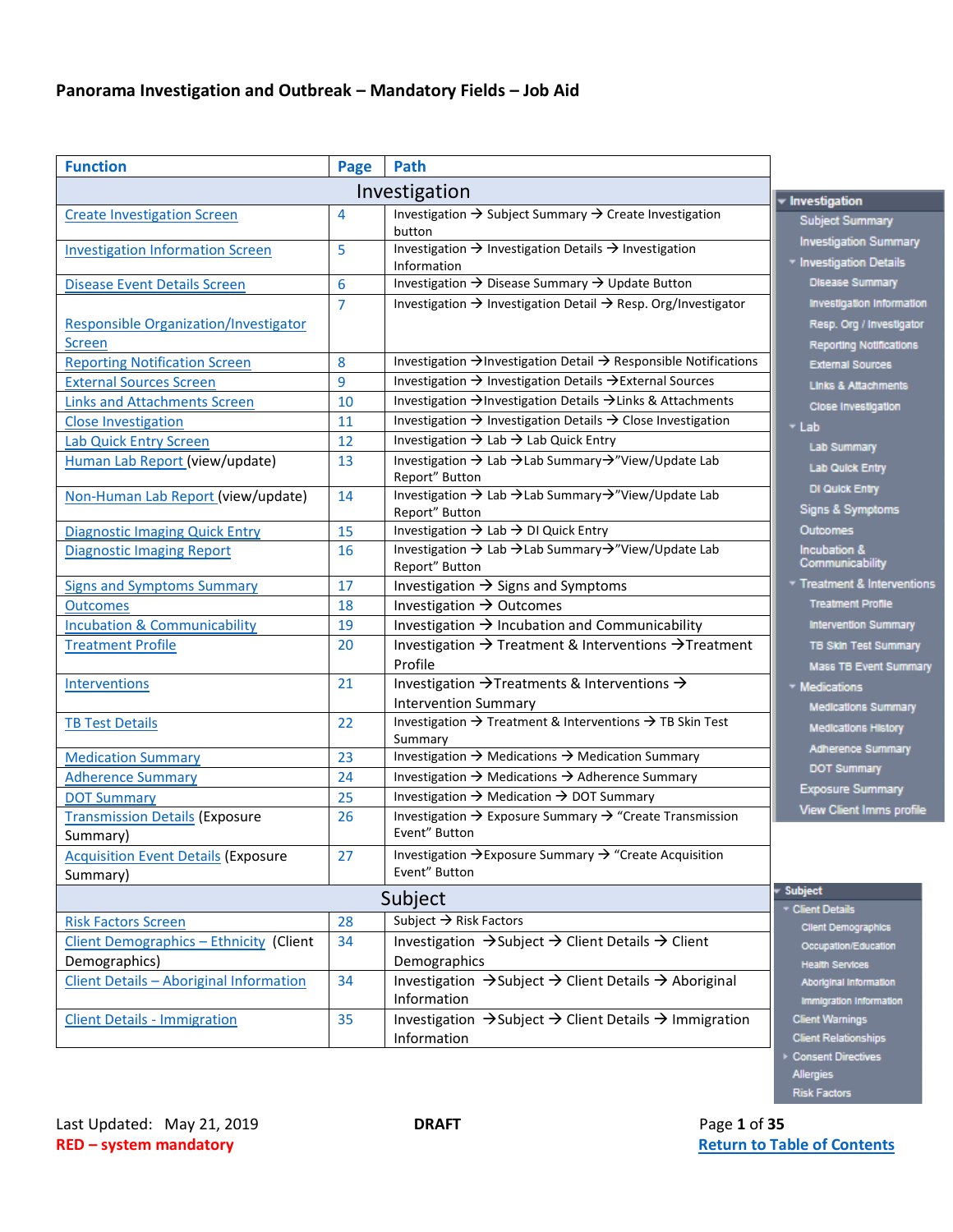|                                          | <b>Outbreak</b>                                                                  |                                                                             |                                              |
|------------------------------------------|----------------------------------------------------------------------------------|-----------------------------------------------------------------------------|----------------------------------------------|
| <b>Outbreak - Create Outbreak screen</b> | 29                                                                               | Outbreak $\rightarrow$ Search Outbreak $\rightarrow$ Create Outbreak Button | <b>Outbreak Summary</b>                      |
| <b>Outbreak - Disease Summary Screen</b> | Outbreak $\rightarrow$ Disease Summary<br>30                                     |                                                                             | <b>Outbreak Details</b>                      |
| <b>Outbreak - Declaration</b>            | 31                                                                               | <b>Description</b>                                                          |                                              |
| <b>Outbreak - Transmission Details</b>   | Outbreak $\rightarrow$ Exposure Summary $\rightarrow$ "Create Transmission<br>32 |                                                                             | <b>Declaration</b><br><b>Disease Summary</b> |
|                                          |                                                                                  | Event" Button                                                               | <b>Reporting Source</b>                      |
| Outbreak - Human Lab Report              | 33                                                                               | Outbreak $\rightarrow$ Lab Search                                           | <b>User Defined Forms</b>                    |

Record Unidentified<br>Counts **Exposure Summary** 

Intervention Summary Lab Summary

Outbreak<br>Communications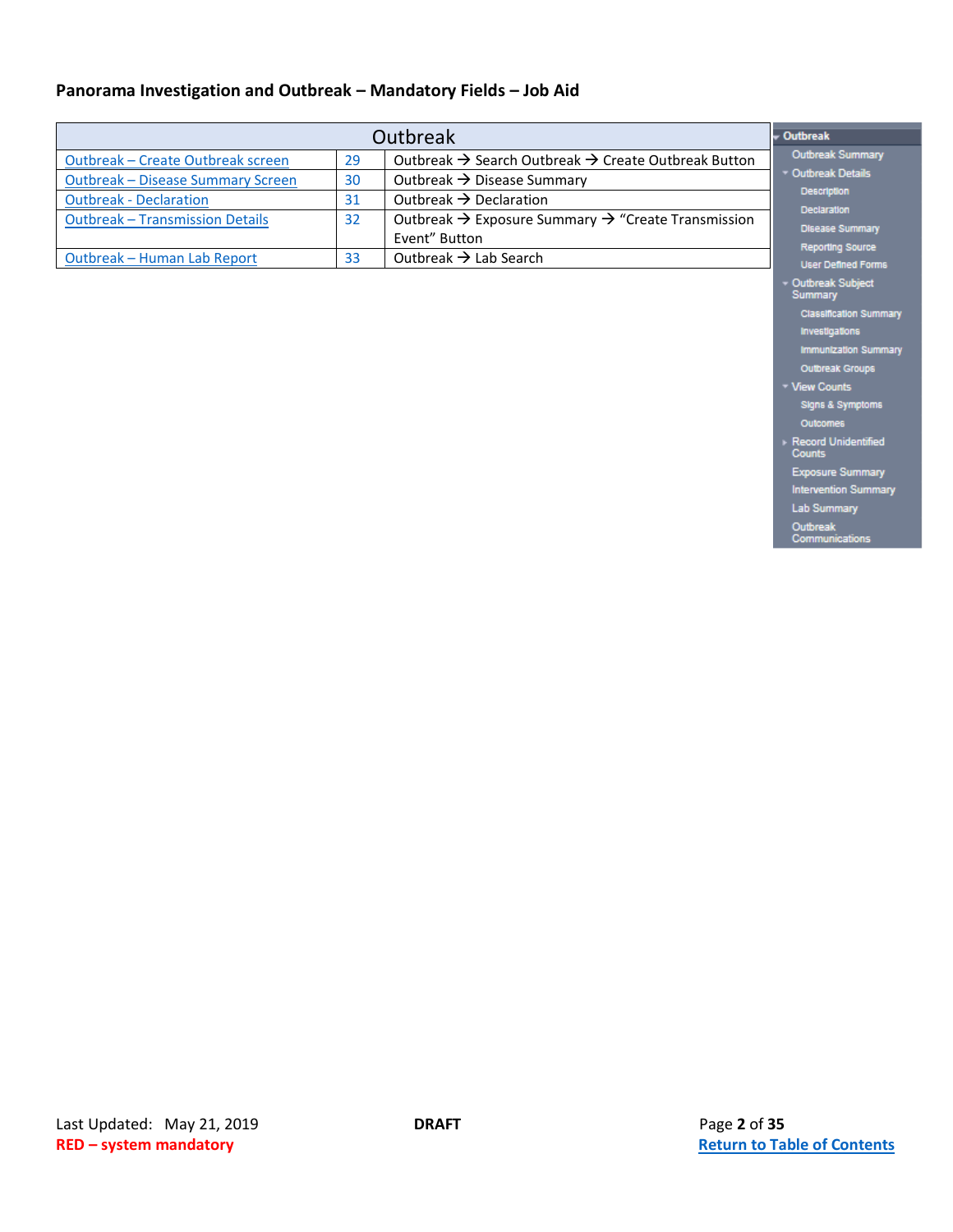#### Overview

Panorama is the case management tool for CD investigations and outbreaks. All information must be documented in Panorama.

This job aid details all mandatory information to be documented in Panorama.

Fields in **RED** are system mandatory and must be entered before a record can be added. Other mandatory fields are business mandatory and need to be entered when the information is available.

All mandatory fields need to be completed before the investigation or outbreak is closed.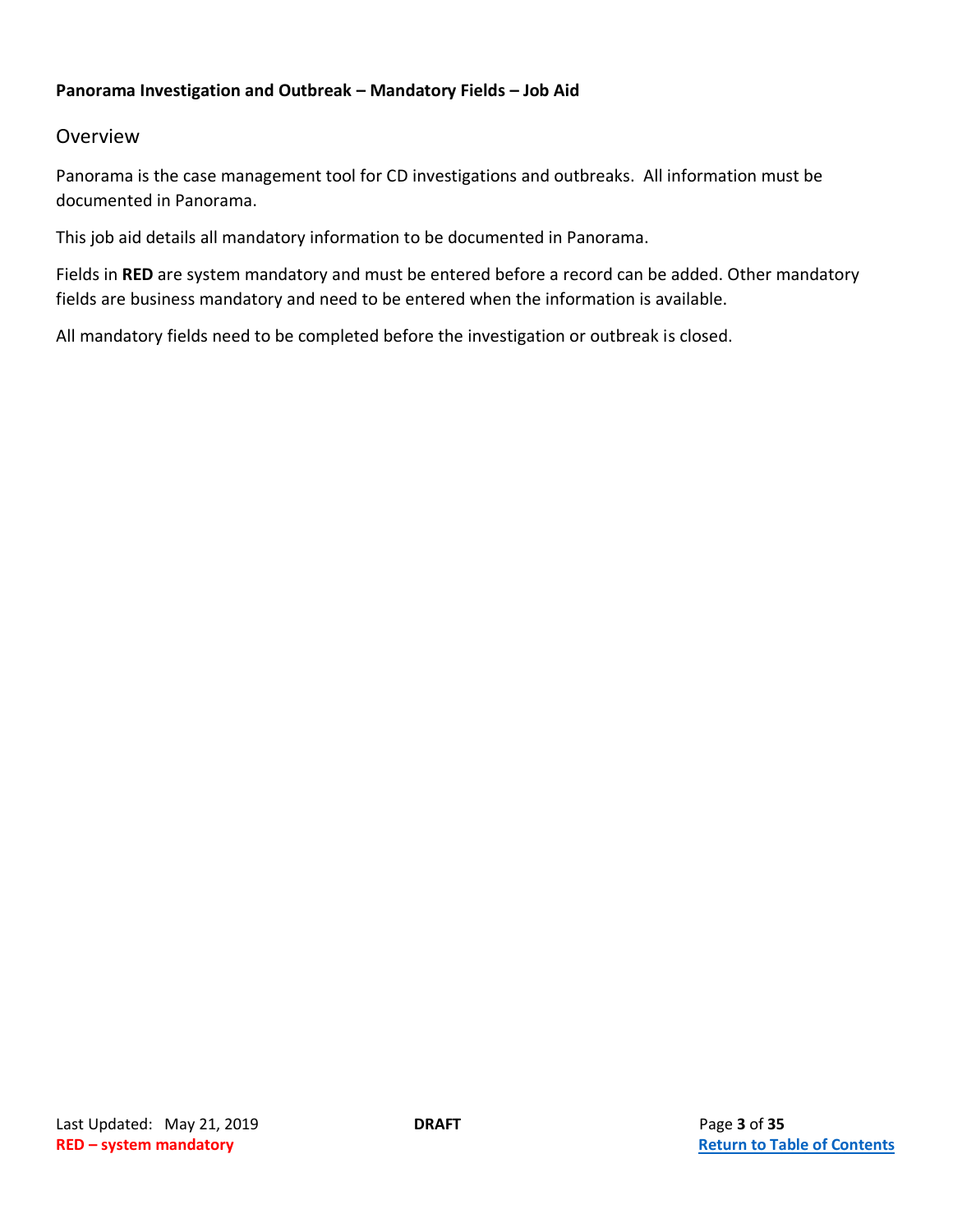<span id="page-3-0"></span>

|                                                                                             |                  | <b>Create Investigation</b>                               |
|---------------------------------------------------------------------------------------------|------------------|-----------------------------------------------------------|
| Path: Investigation $\rightarrow$ Subject Summary $\rightarrow$ Create Investigation button |                  |                                                           |
| <b>User Guide:</b>                                                                          |                  |                                                           |
| <b>Field</b>                                                                                | <b>Mandatory</b> | <b>Comments</b>                                           |
| <b>Disease Summary Fields</b>                                                               |                  |                                                           |
| <b>Disease</b>                                                                              | M                |                                                           |
| Authority                                                                                   | M                |                                                           |
| Classification                                                                              | M                |                                                           |
| <b>Classification Date</b>                                                                  | M                |                                                           |
| Microorganism                                                                               | M                |                                                           |
| <b>Information Source</b>                                                                   |                  |                                                           |
| <b>Investigation Information Fields</b>                                                     |                  |                                                           |
| Priority                                                                                    |                  | Only use for a Contact Investigation - see SOP            |
| <b>Disposition</b>                                                                          | M                |                                                           |
|                                                                                             |                  |                                                           |
| Responsible Organization/Investigator Fields                                                |                  |                                                           |
| <b>Responsible Organization</b>                                                             | M                | Used for disease counting - select the appropriate PHO    |
| <b>Responsible Organization Workgroup</b>                                                   | M                | Select the "unmonitored" workgroup                        |
| <b>Responsible Organization Date</b>                                                        | M                |                                                           |
| <b>Investigator Organization</b>                                                            | M                | Select your zone                                          |
| <b>Investigator Workgroup</b>                                                               | M                | Select the zone workgroup                                 |
| <b>Investigator Name</b>                                                                    | M                |                                                           |
| <b>Assigned Date</b>                                                                        | M                |                                                           |
|                                                                                             |                  |                                                           |
| <b>Reporting Notification Fields</b>                                                        |                  |                                                           |
| <b>Reporting Source (pick one)</b>                                                          | M                |                                                           |
| Provider                                                                                    |                  | Preferred - select provider from provider registry. Enter |
|                                                                                             |                  | lastname, firstname                                       |
| Location                                                                                    |                  | Do not use                                                |
| Other                                                                                       |                  | Use if the source is not a NS provider                    |
| Type of Reporting Source                                                                    |                  |                                                           |
| <b>Method of Notification</b>                                                               |                  |                                                           |
| Report Date (Received),                                                                     |                  |                                                           |
| Report Date (Sent)                                                                          | M                |                                                           |
|                                                                                             |                  |                                                           |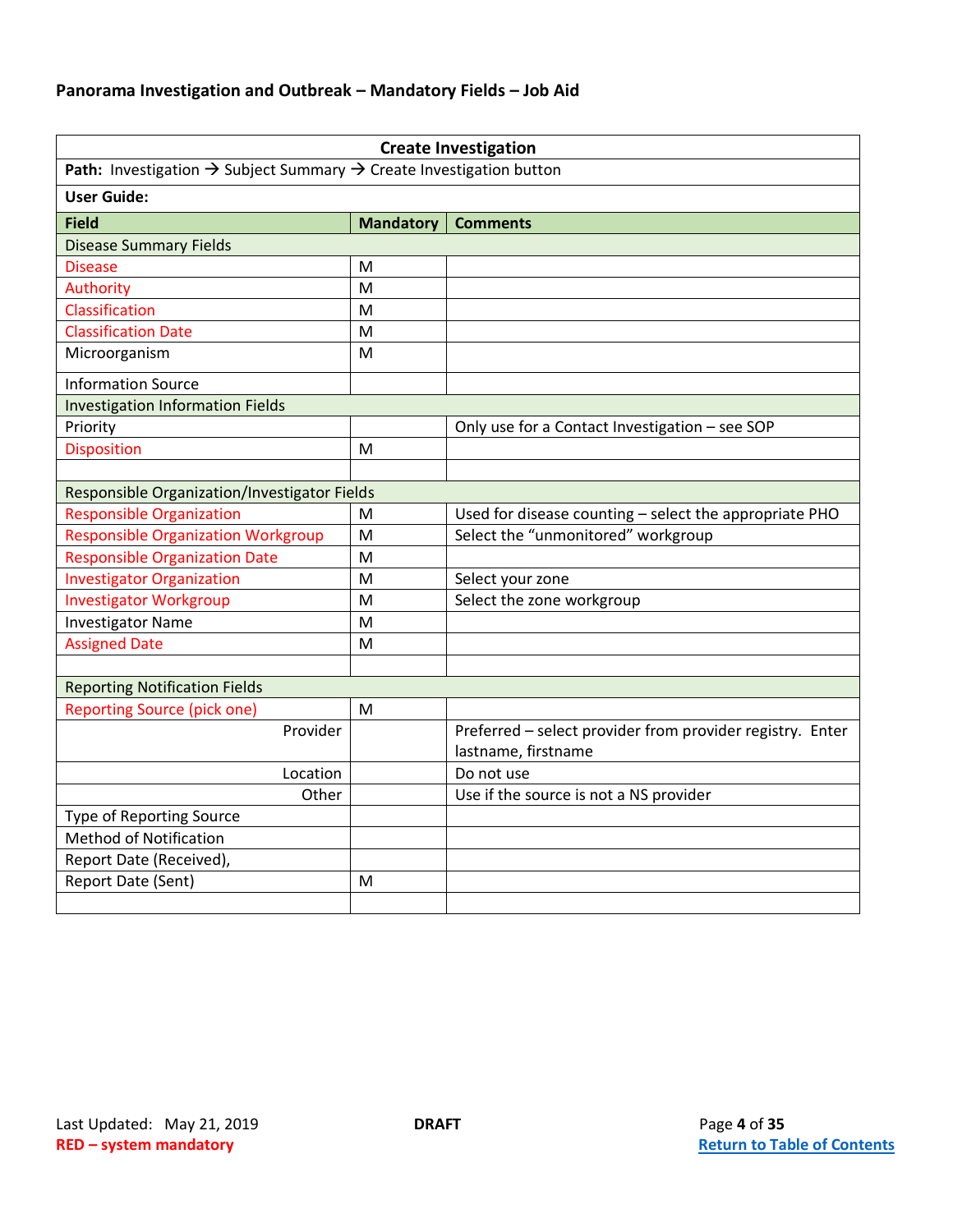<span id="page-4-0"></span>

| <b>Investigation Information Screen</b>                                                         |                  |                                                                                                                                                                                                                                                                                                           |  |
|-------------------------------------------------------------------------------------------------|------------------|-----------------------------------------------------------------------------------------------------------------------------------------------------------------------------------------------------------------------------------------------------------------------------------------------------------|--|
| Path: Investigation $\rightarrow$ Investigation Details $\rightarrow$ Investigation Information |                  |                                                                                                                                                                                                                                                                                                           |  |
| <b>Field</b>                                                                                    | <b>Mandatory</b> | <b>Comments</b>                                                                                                                                                                                                                                                                                           |  |
| <b>Investigation Information Fields</b>                                                         |                  |                                                                                                                                                                                                                                                                                                           |  |
| Priority                                                                                        |                  | Only use for a Contact Investigation                                                                                                                                                                                                                                                                      |  |
| <b>Disposition</b>                                                                              | M                |                                                                                                                                                                                                                                                                                                           |  |
| <b>Disposition Date</b>                                                                         | M                |                                                                                                                                                                                                                                                                                                           |  |
| <b>Status</b>                                                                                   | M                |                                                                                                                                                                                                                                                                                                           |  |
| <b>Status Date</b>                                                                              | M                |                                                                                                                                                                                                                                                                                                           |  |
| Client Home Address at time of<br>Initial Investigation                                         | M                | Comes from client address within client details<br>If the client's address is not reflected in the available drop<br>downs, please create a temporary address for the client. If there<br>is an existing temporary address - end date the existing address.<br>Prior to adding the new temporary address. |  |
| Sensitive Environment/Occupation                                                                |                  |                                                                                                                                                                                                                                                                                                           |  |
| <b>Environment/Occupation Details</b>                                                           |                  |                                                                                                                                                                                                                                                                                                           |  |
|                                                                                                 |                  |                                                                                                                                                                                                                                                                                                           |  |
| <b>Diagnosis Fields</b>                                                                         |                  |                                                                                                                                                                                                                                                                                                           |  |
| Diagnosis Date                                                                                  | M                |                                                                                                                                                                                                                                                                                                           |  |
| Primary Method of diagnosis                                                                     | M                |                                                                                                                                                                                                                                                                                                           |  |
| For Indicative Disease                                                                          | M                | Only used for AIDS                                                                                                                                                                                                                                                                                        |  |
| <b>Indicative Disease</b>                                                                       | M                |                                                                                                                                                                                                                                                                                                           |  |
| Year of Diagnosis                                                                               | M                |                                                                                                                                                                                                                                                                                                           |  |
| Diagnosis Type                                                                                  | M                |                                                                                                                                                                                                                                                                                                           |  |
| <b>Method of Detection</b>                                                                      |                  |                                                                                                                                                                                                                                                                                                           |  |
| Comments                                                                                        |                  |                                                                                                                                                                                                                                                                                                           |  |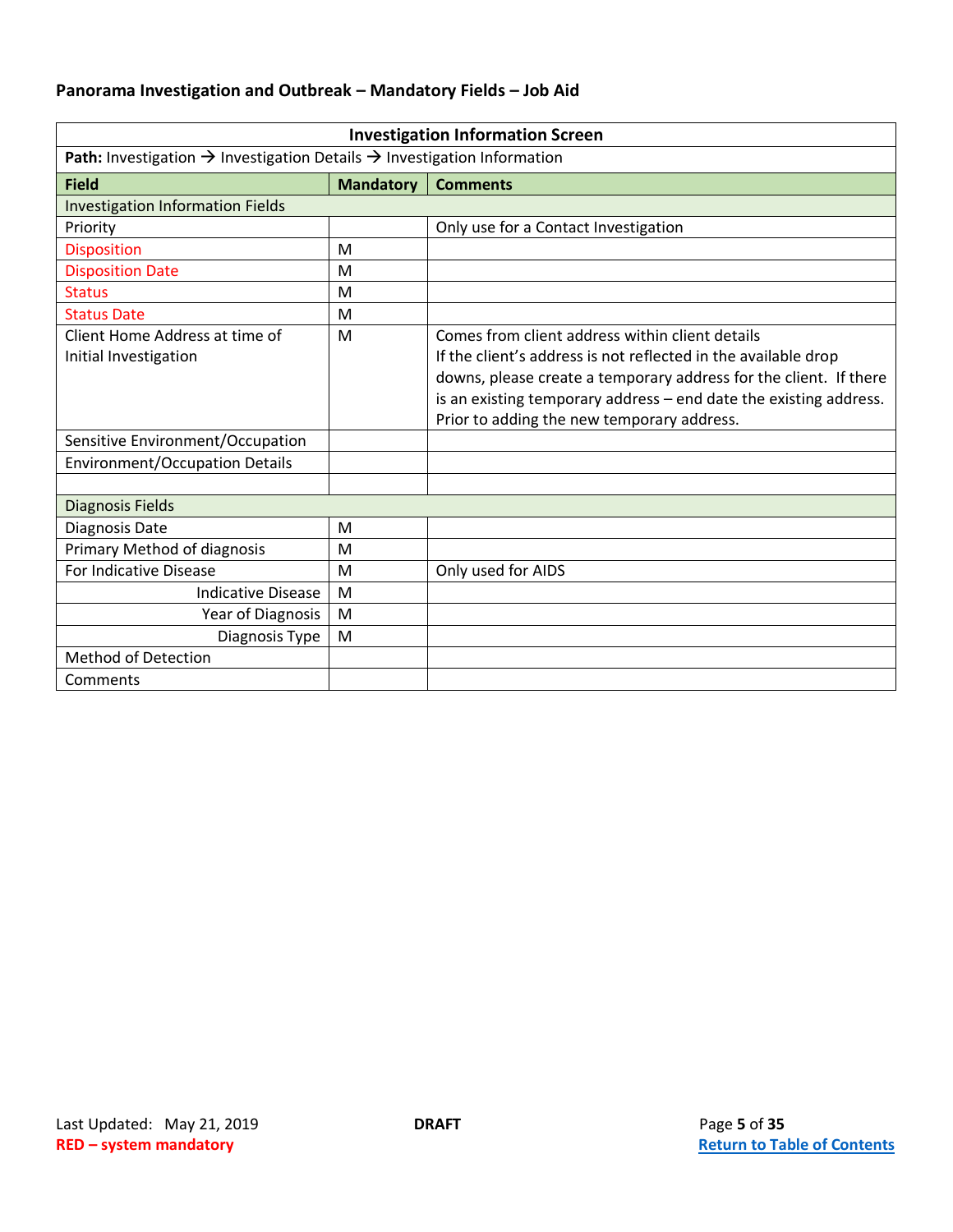<span id="page-5-0"></span>

| <b>Disease Event Details Screen</b>                                                  |                  |                                                     |  |
|--------------------------------------------------------------------------------------|------------------|-----------------------------------------------------|--|
| <b>Path:</b> Investigation $\rightarrow$ Disease Summary $\rightarrow$ Update Button |                  |                                                     |  |
| <b>Field</b>                                                                         | <b>Mandatory</b> | <b>Comments</b>                                     |  |
| Disease Event Details Fields                                                         |                  |                                                     |  |
| <b>PHAC Date/Date type</b>                                                           | M                | Derived field (See Tips & Tricks)                   |  |
| Disease Origin                                                                       | M                |                                                     |  |
| Living on reserve most of the time                                                   |                  |                                                     |  |
|                                                                                      |                  |                                                     |  |
| Disease Event History Fields                                                         |                  |                                                     |  |
| <b>Disease</b>                                                                       | M                |                                                     |  |
| Microorganism                                                                        | M                |                                                     |  |
| <b>Selected Sites</b>                                                                | M                | Mandatory for specific diseases - see Tips & Tricks |  |
| <b>Staging</b>                                                                       | M                | Mandatory for specific diseases - see Tips & Tricks |  |
| <b>Investigation Classification fields</b>                                           | M                | Update throughout Investigation                     |  |
| Authority                                                                            | M                |                                                     |  |
| <b>Classifications</b>                                                               | M                |                                                     |  |
| Classification date                                                                  | M                |                                                     |  |
|                                                                                      |                  |                                                     |  |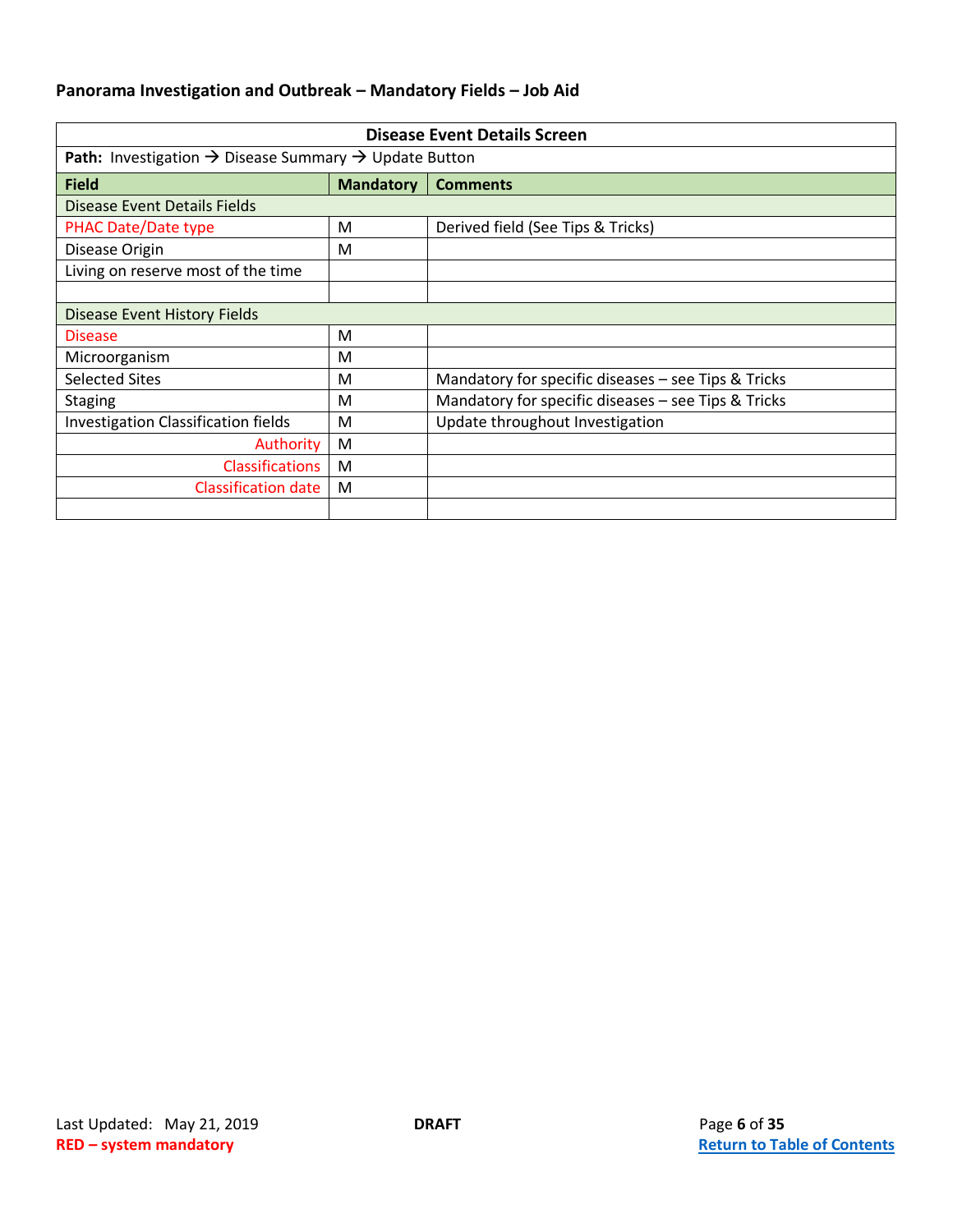<span id="page-6-0"></span>

| <b>Responsible Organization/Investigator Screen</b>                                         |                  |                                                        |  |
|---------------------------------------------------------------------------------------------|------------------|--------------------------------------------------------|--|
| Path: Investigation $\rightarrow$ Investigation Detail $\rightarrow$ Resp. Org/Investigator |                  |                                                        |  |
| <b>Field</b>                                                                                | <b>Mandatory</b> | <b>Comments</b>                                        |  |
| <b>Responsible Organization Fields</b>                                                      |                  |                                                        |  |
| <b>Responsible Organization</b>                                                             | M                | Used for disease counting - select the appropriate PHO |  |
| <b>Responsible Organization</b>                                                             | M                | Select the "unmonitored" workgroup                     |  |
| Workgroup                                                                                   |                  |                                                        |  |
| <b>Responsible Organization Date</b>                                                        | M                |                                                        |  |
|                                                                                             |                  |                                                        |  |
| <b>Investigator Fields</b>                                                                  |                  |                                                        |  |
| InvestigatorType                                                                            | M                |                                                        |  |
| <b>Investigator Organization</b>                                                            | M                | Select your zone                                       |  |
| <b>Investigator Workgroup</b>                                                               | M                | Select the zone workgroup                              |  |
| Investigator name                                                                           | M                | Select yourself from the list                          |  |
| <b>Assigned date</b>                                                                        | M                |                                                        |  |
| End date                                                                                    |                  |                                                        |  |
|                                                                                             |                  |                                                        |  |
|                                                                                             |                  |                                                        |  |
|                                                                                             |                  |                                                        |  |
|                                                                                             |                  |                                                        |  |
|                                                                                             |                  |                                                        |  |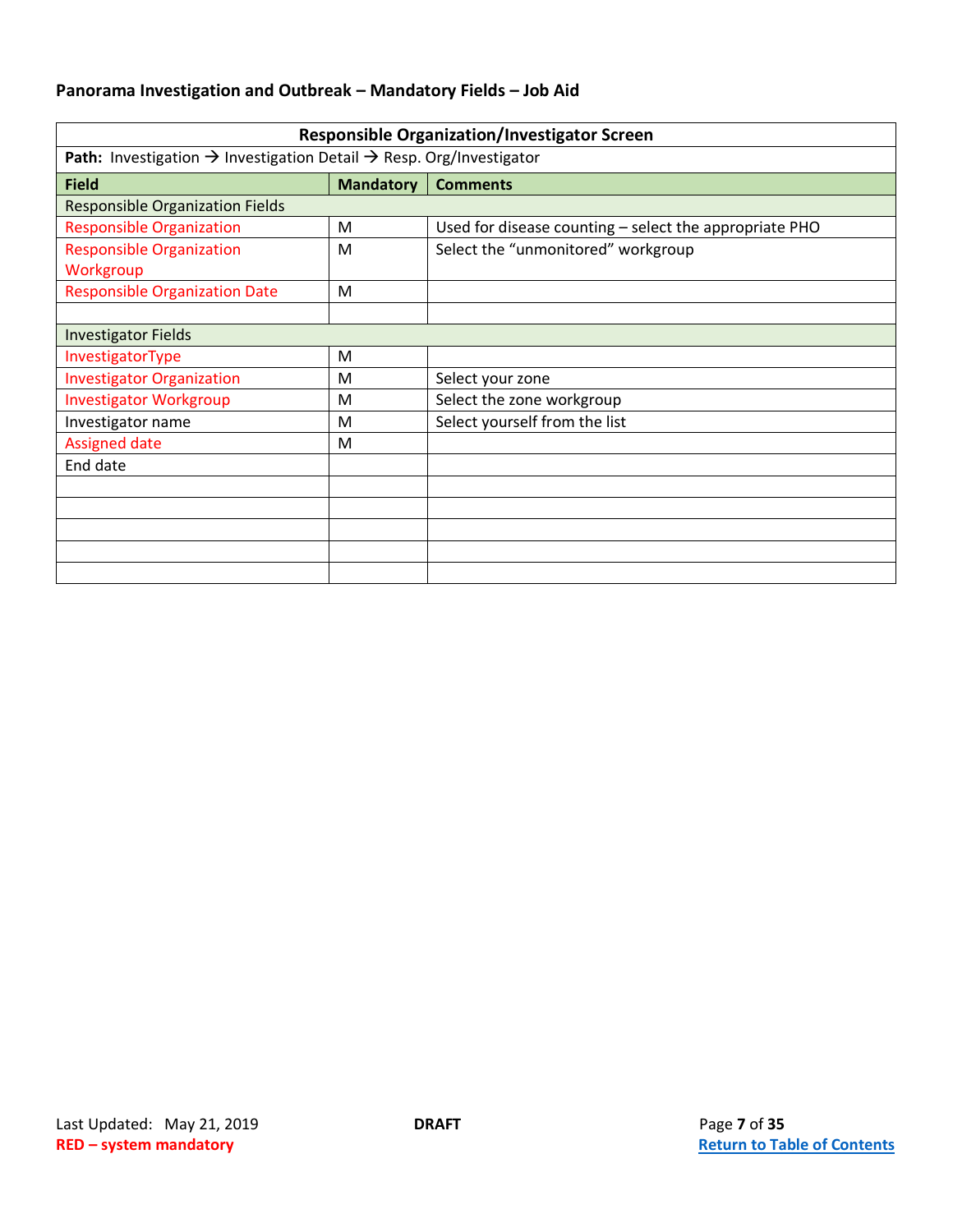<span id="page-7-0"></span>

| <b>Reporting Notification Screen</b>                                                                  |                  |                                                                |  |
|-------------------------------------------------------------------------------------------------------|------------------|----------------------------------------------------------------|--|
| <b>Path:</b> Investigation $\rightarrow$ Investigation Detail $\rightarrow$ Responsible Notifications |                  |                                                                |  |
| <b>Field</b>                                                                                          | <b>Mandatory</b> | <b>Comments</b>                                                |  |
| <b>Reporting Notification Fields</b>                                                                  |                  |                                                                |  |
| <b>Reporting Source</b>                                                                               | M                |                                                                |  |
| Provider                                                                                              |                  | Preferred - select provider from provider registry. Enter last |  |
|                                                                                                       |                  | name, first name                                               |  |
| Location                                                                                              |                  | Do not use                                                     |  |
| Other                                                                                                 |                  | Use if the source is not a NS provider                         |  |
| <b>Report Date (Sent)</b>                                                                             | M                |                                                                |  |
| <b>Report Date (Received)</b>                                                                         |                  |                                                                |  |
|                                                                                                       |                  |                                                                |  |
|                                                                                                       |                  |                                                                |  |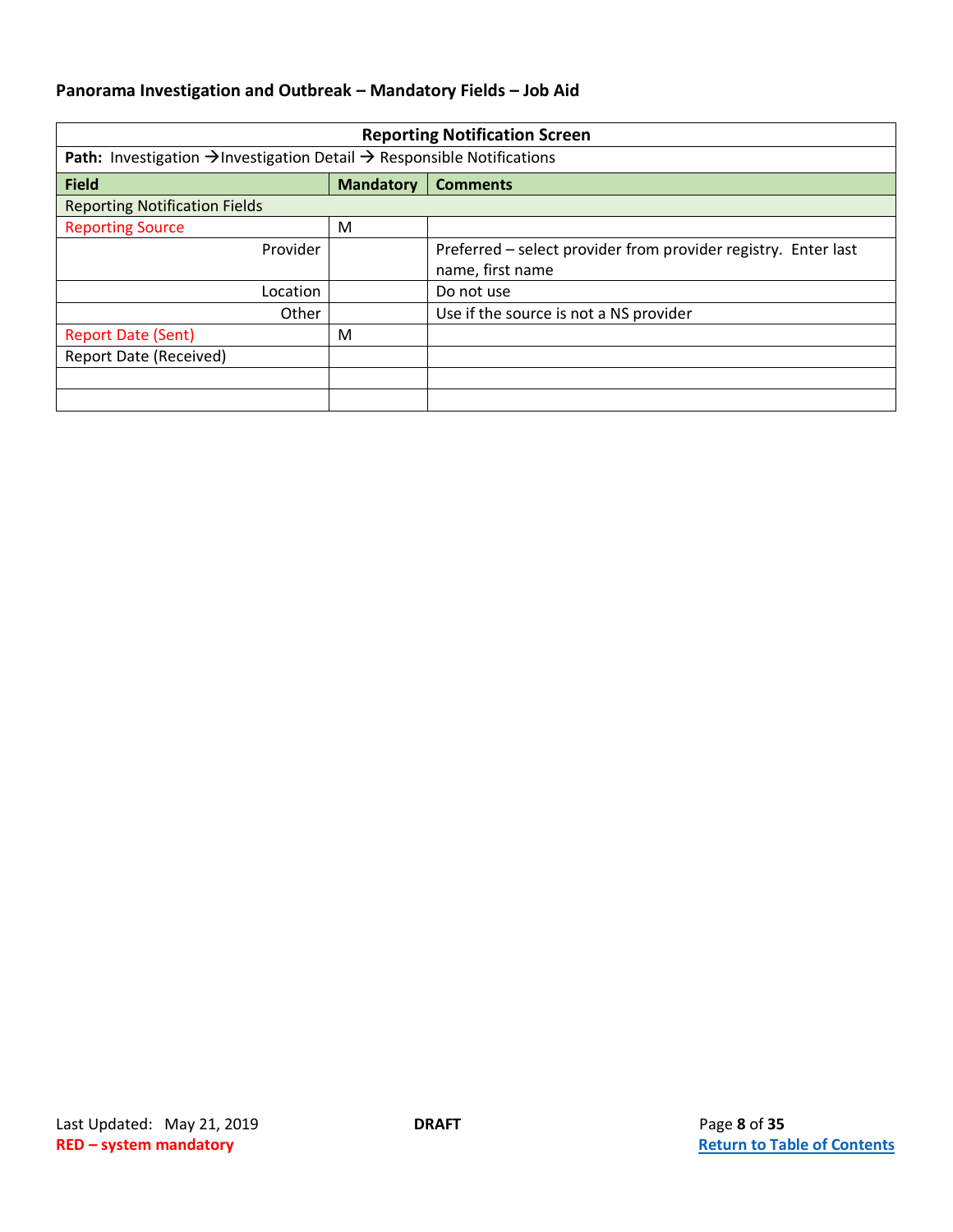<span id="page-8-0"></span>

| <b>External Sources Screen</b>                                                                |  |  |  |
|-----------------------------------------------------------------------------------------------|--|--|--|
| <b>Path:</b> Investigation $\rightarrow$ Investigation Details $\rightarrow$ External Sources |  |  |  |
| <b>Field</b><br><b>Mandatory</b><br><b>Comments</b>                                           |  |  |  |
| Note: business to determine how and when an external source would be recorded.                |  |  |  |
| <b>No Mandatory Fields</b>                                                                    |  |  |  |
|                                                                                               |  |  |  |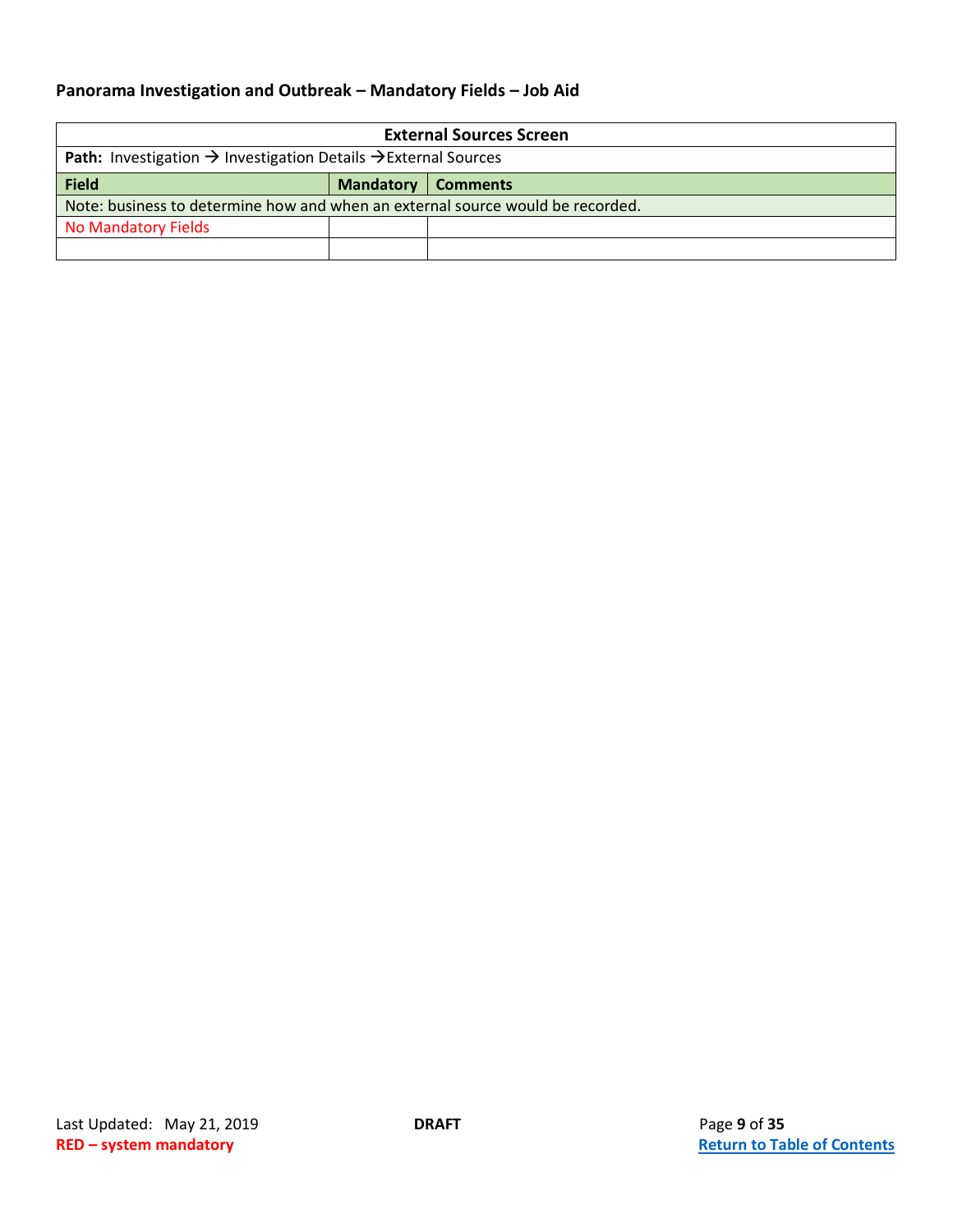<span id="page-9-0"></span>

| <b>Links and Attachments</b>                                                 |                  |                 |  |
|------------------------------------------------------------------------------|------------------|-----------------|--|
| Path: Investigation → Investigation Details → Links & Attachments            |                  |                 |  |
| <b>Field</b>                                                                 | <b>Mandatory</b> | <b>Comments</b> |  |
| Food Exposures Questionnaire UDF - complete for specific diseases            |                  |                 |  |
| Add the following information for each day that information was gathered for |                  |                 |  |
| Day                                                                          |                  |                 |  |
| Date                                                                         |                  |                 |  |
| <b>Breakfast Place</b>                                                       |                  |                 |  |
| <b>Breakfast Food</b>                                                        |                  |                 |  |
| <b>Breakfast companions</b>                                                  |                  |                 |  |
| Lunch Place                                                                  |                  |                 |  |
| Lunch Food                                                                   |                  |                 |  |
| Lunch companions                                                             |                  |                 |  |
| <b>Dinner Place</b>                                                          |                  |                 |  |
| Dinner Food                                                                  |                  |                 |  |
| Dinner companions                                                            |                  |                 |  |
| Snacks                                                                       |                  |                 |  |
| <b>Additional Information</b>                                                |                  |                 |  |
|                                                                              |                  |                 |  |
|                                                                              |                  |                 |  |
|                                                                              |                  |                 |  |
|                                                                              |                  |                 |  |
|                                                                              |                  |                 |  |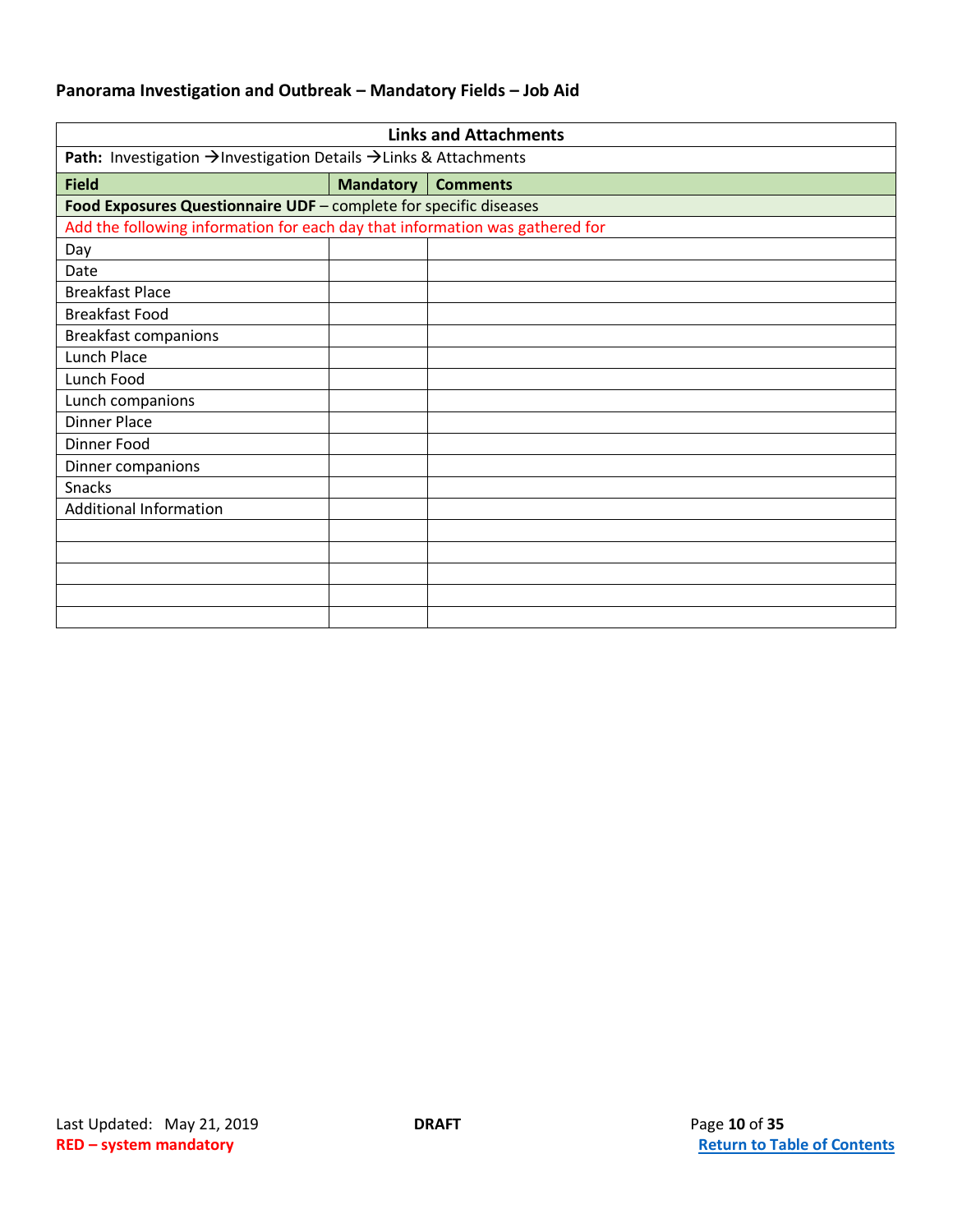<span id="page-10-0"></span>

| <b>Close Investigation</b>                                                                       |                  |                 |  |
|--------------------------------------------------------------------------------------------------|------------------|-----------------|--|
| <b>Path:</b> Investigation $\rightarrow$ Investigation Details $\rightarrow$ Close Investigation |                  |                 |  |
| <b>Field</b>                                                                                     | <b>Mandatory</b> | <b>Comments</b> |  |
| Before closing an investigation please ensure the following has been completed:                  |                  |                 |  |
| Outcomes have been updated                                                                       |                  |                 |  |
| Disposition is updated to final disposition                                                      |                  |                 |  |
| Classification is updated to final classification                                                |                  |                 |  |
| Review the investigation for completeness as per the mandatory fields                            |                  |                 |  |
| <b>Closed Status Date</b>                                                                        | M                |                 |  |
|                                                                                                  |                  |                 |  |
|                                                                                                  |                  |                 |  |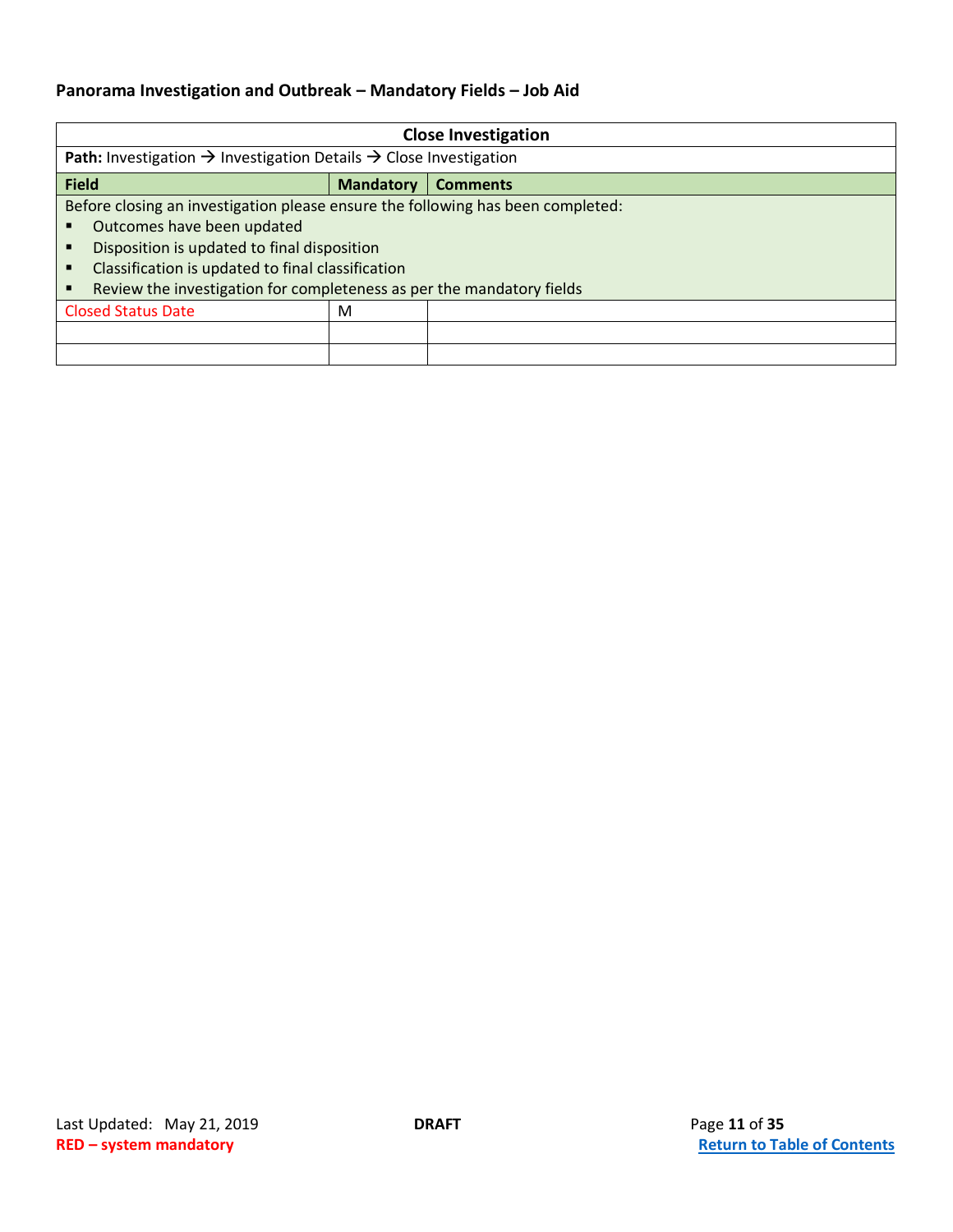<span id="page-11-0"></span>

| <b>Lab Quick Entry Screen</b>                                       |                  |                                                                                                                                          |  |
|---------------------------------------------------------------------|------------------|------------------------------------------------------------------------------------------------------------------------------------------|--|
| Path: Investigation $\rightarrow$ Lab $\rightarrow$ Lab Quick Entry |                  |                                                                                                                                          |  |
| <b>Field</b>                                                        | <b>Mandatory</b> | <b>Comments</b>                                                                                                                          |  |
|                                                                     |                  |                                                                                                                                          |  |
| <b>Encounter Group</b>                                              | M                |                                                                                                                                          |  |
| <b>Service Delivery Location</b>                                    | M                | PHO that is entering the lab result (required for the Orphan Lab<br>Report)                                                              |  |
| <b>Resulting Lab</b>                                                | M                | Hospital providing the lab results. For QEII select Victoria<br>General - General                                                        |  |
| <b>PH Received Date</b>                                             | M                |                                                                                                                                          |  |
| Lab Report Date/Time                                                | M                |                                                                                                                                          |  |
| <b>Accession Number</b>                                             | M                | Multiple accession numbers are to be separated by a space.<br>Most recent accession number should be at the front of the list.           |  |
| <b>Ordering Provider</b>                                            |                  |                                                                                                                                          |  |
| Use this Provider                                                   |                  | Preferred - select provider from provider registry. Enter last<br>name, first name                                                       |  |
| Use other Provider                                                  |                  | Use if the source is not a NS provider                                                                                                   |  |
| Quick Entry Tests/Results fields                                    |                  |                                                                                                                                          |  |
| <b>Test Panel</b>                                                   |                  | Do not use                                                                                                                               |  |
| <b>Test Name</b>                                                    | M                | Type ahead - See Tips & Tricks                                                                                                           |  |
| <b>Test Result</b>                                                  |                  | Do not use                                                                                                                               |  |
| Specimen Type                                                       |                  |                                                                                                                                          |  |
| Specimen Site                                                       |                  |                                                                                                                                          |  |
| <b>Specimen Description</b>                                         |                  |                                                                                                                                          |  |
| <b>Collection Date</b>                                              | M                |                                                                                                                                          |  |
| <b>Result Name</b>                                                  | M                |                                                                                                                                          |  |
| <b>Result Status</b>                                                | M                |                                                                                                                                          |  |
| <b>Interpreted Result</b>                                           | M                |                                                                                                                                          |  |
| Result date                                                         | M                |                                                                                                                                          |  |
| <b>Disease</b>                                                      | M                |                                                                                                                                          |  |
| Microorganism                                                       | M                |                                                                                                                                          |  |
|                                                                     |                  |                                                                                                                                          |  |
| Notify Investigator fields                                          |                  |                                                                                                                                          |  |
| <b>Investigator Organization</b>                                    | M                | Select your zone                                                                                                                         |  |
| Workgroup                                                           | M                | Select your zone's workgroup                                                                                                             |  |
| Investigator                                                        |                  | If you know the name of the investigator select it. If not, the<br>individual monitoring the workgroup will assign to an<br>investigator |  |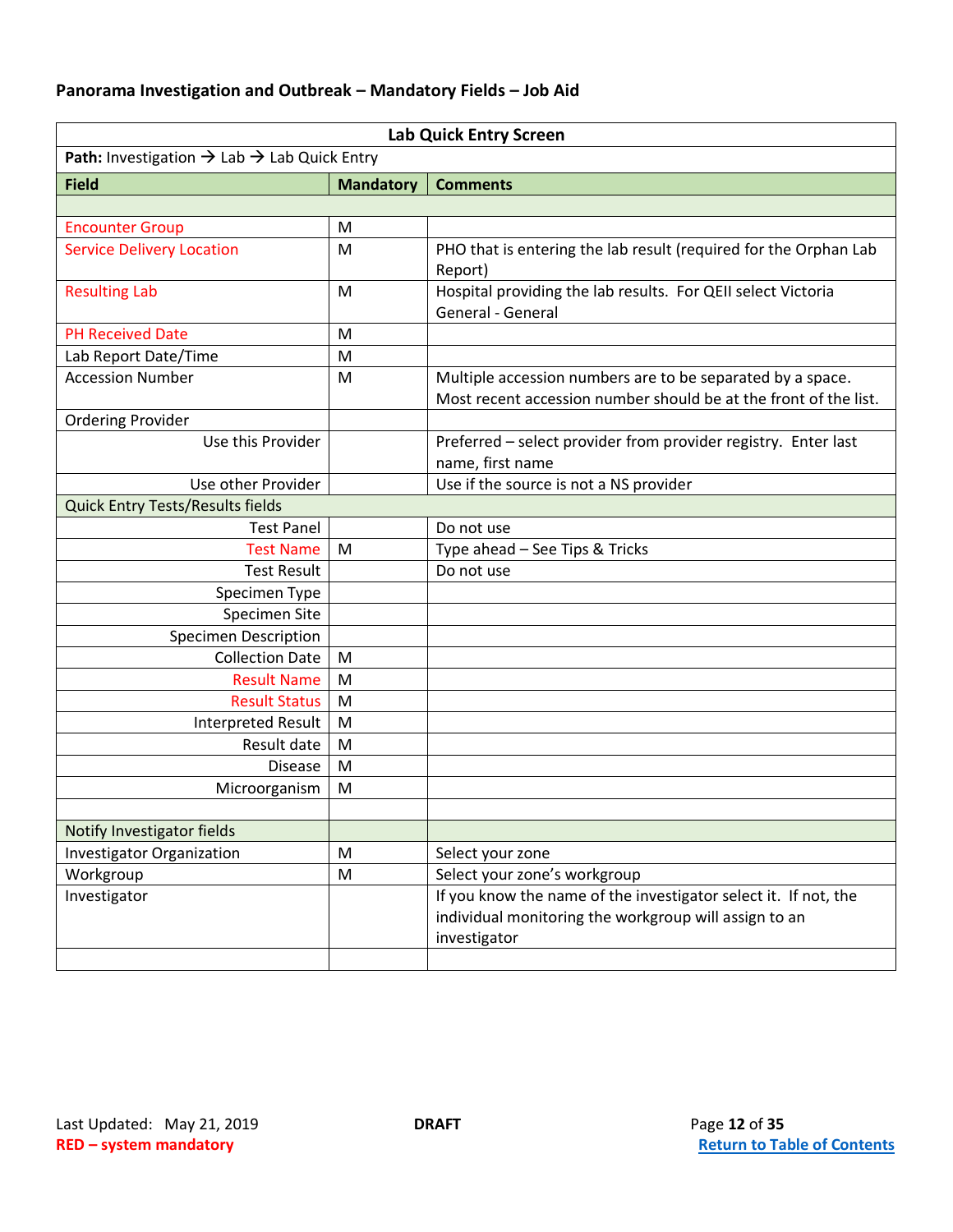<span id="page-12-0"></span>

| <b>Human Lab Report</b>                                                                                       |                  |                                                                                                                                |  |
|---------------------------------------------------------------------------------------------------------------|------------------|--------------------------------------------------------------------------------------------------------------------------------|--|
| Path: Investigation $\rightarrow$ Lab $\rightarrow$ Lab Summary $\rightarrow$ "View/Update Lab Report" Button |                  |                                                                                                                                |  |
| <b>Field</b>                                                                                                  | <b>Mandatory</b> | <b>Comments</b>                                                                                                                |  |
|                                                                                                               |                  |                                                                                                                                |  |
| <b>Encounter Group</b>                                                                                        | M                |                                                                                                                                |  |
| <b>Service Delivery Location</b>                                                                              | M                | PH entering the lab (required for the Orphan Lab Report)                                                                       |  |
| <b>Resulting Lab</b>                                                                                          | M                | Hospital providing the lab results. For QEii select Victoria<br>General - General                                              |  |
| <b>PH Received Date</b>                                                                                       | M                |                                                                                                                                |  |
| Lab Report Date/Time                                                                                          | M                |                                                                                                                                |  |
| <b>Accession Number</b>                                                                                       | M                | Multiple accession numbers are to be separated by a space.<br>Most recent accession number should be at the front of the list. |  |
| <b>Ordering Provider</b>                                                                                      | M                |                                                                                                                                |  |
| Use this Provider                                                                                             |                  | Preferred - select provider from provider registry. Enter last<br>name, first name                                             |  |
| Use other Provider                                                                                            |                  | Use if the source is not a NS provider                                                                                         |  |
| Test - Result Details                                                                                         |                  |                                                                                                                                |  |
| <b>Test Name</b>                                                                                              | M                |                                                                                                                                |  |
| <b>Collection Date</b>                                                                                        | M                |                                                                                                                                |  |
| <b>Result Name</b>                                                                                            | M                |                                                                                                                                |  |
| <b>Result Status</b>                                                                                          | M                |                                                                                                                                |  |
| <b>Interpreted Result</b>                                                                                     | M                |                                                                                                                                |  |
| <b>Result Date</b>                                                                                            | M                |                                                                                                                                |  |
| <b>Disease</b>                                                                                                | M                |                                                                                                                                |  |
| Microorganism                                                                                                 | M                |                                                                                                                                |  |
| Etiologic Agent Screen (Related to<br>specific test)                                                          |                  |                                                                                                                                |  |
| Antimicrobial/Drug                                                                                            | M                |                                                                                                                                |  |
| Interpretation                                                                                                | M                |                                                                                                                                |  |
|                                                                                                               |                  |                                                                                                                                |  |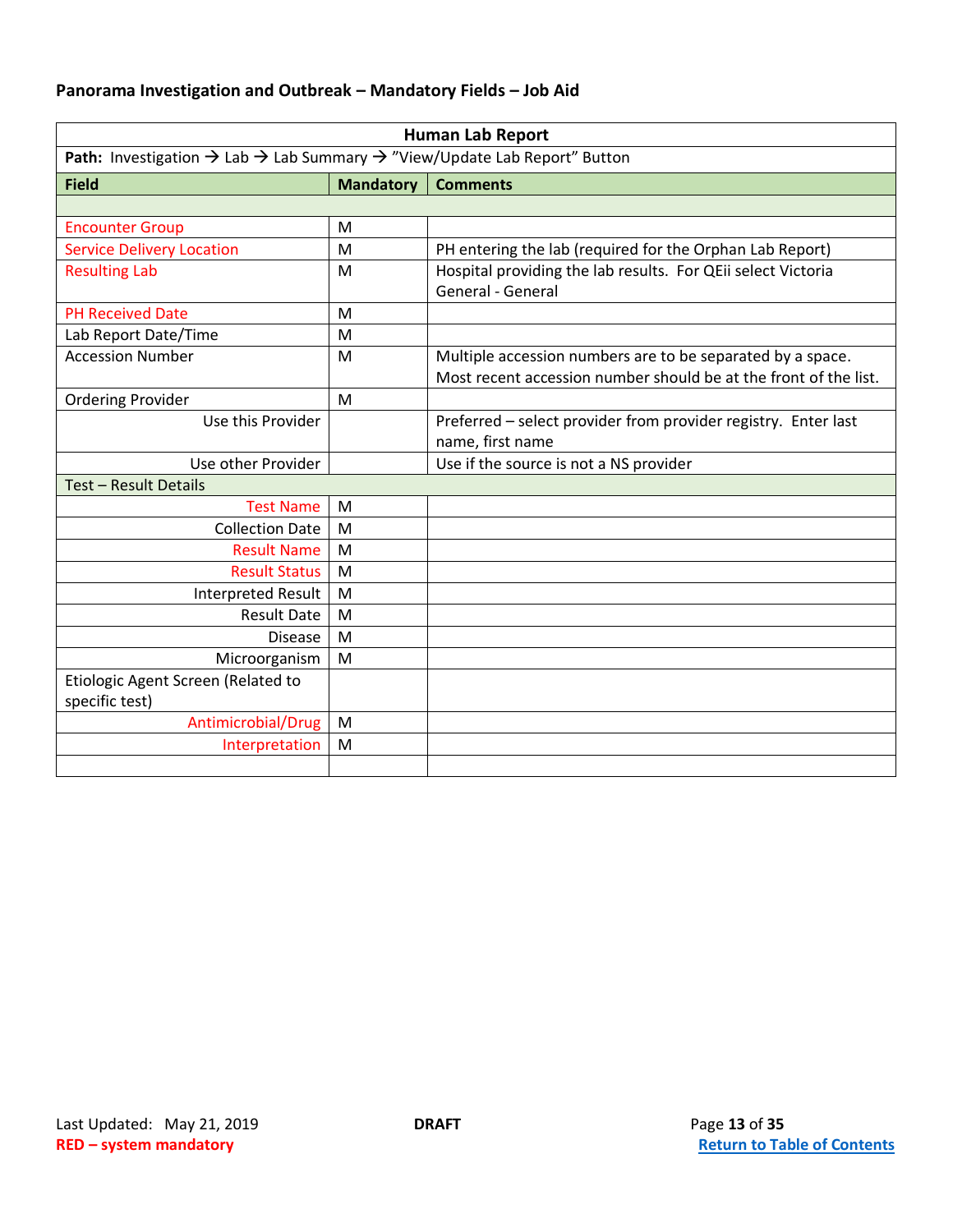<span id="page-13-0"></span>

| <b>Non - Human Lab Report</b>                                                                                 |                  |                                                                                                                                |
|---------------------------------------------------------------------------------------------------------------|------------------|--------------------------------------------------------------------------------------------------------------------------------|
| Path: Investigation $\rightarrow$ Lab $\rightarrow$ Lab Summary $\rightarrow$ "View/Update Lab Report" Button |                  |                                                                                                                                |
| <b>Field</b>                                                                                                  | <b>Mandatory</b> | <b>Comments</b>                                                                                                                |
|                                                                                                               |                  |                                                                                                                                |
| <b>Encounter Group</b>                                                                                        | M                |                                                                                                                                |
| <b>Service Delivery Location</b>                                                                              | M                | PH entering the lab (required for the Orphan Lab Report)                                                                       |
| <b>Resulting Lab</b>                                                                                          | M                | Hospital providing the lab results. For QEII select Victoria<br>General - General                                              |
| <b>PH Received Date</b>                                                                                       | M                |                                                                                                                                |
| Lab Report Date/Time                                                                                          | M                |                                                                                                                                |
| <b>Accession Number</b>                                                                                       | M                | Multiple accession numbers are to be separated by a space.<br>Most recent accession number should be at the front of the list. |
| <b>Ordering Provider</b>                                                                                      | M                |                                                                                                                                |
| Use this Provider                                                                                             |                  | Preferred - select provider from provider registry. Enter last<br>name, first name                                             |
| Use Oher Provider                                                                                             |                  | Use if the source is not a NS provider                                                                                         |
| Test - Result Details                                                                                         |                  |                                                                                                                                |
| <b>Test Name</b>                                                                                              | M                |                                                                                                                                |
| <b>Collection Date</b>                                                                                        | M                |                                                                                                                                |
| <b>Result Name</b>                                                                                            | M                |                                                                                                                                |
| <b>Result Status</b>                                                                                          | M                |                                                                                                                                |
| <b>Interpreted Result</b>                                                                                     | M                |                                                                                                                                |
| Result date                                                                                                   | M                |                                                                                                                                |
| <b>Disease</b>                                                                                                | M                |                                                                                                                                |
| Microorganism                                                                                                 | M                |                                                                                                                                |
| Etiologic Agent Screen (Related to<br>specific test)                                                          |                  |                                                                                                                                |
| Antimicrobial/Drug                                                                                            | M                |                                                                                                                                |
| Interpretation                                                                                                | M                |                                                                                                                                |
|                                                                                                               |                  |                                                                                                                                |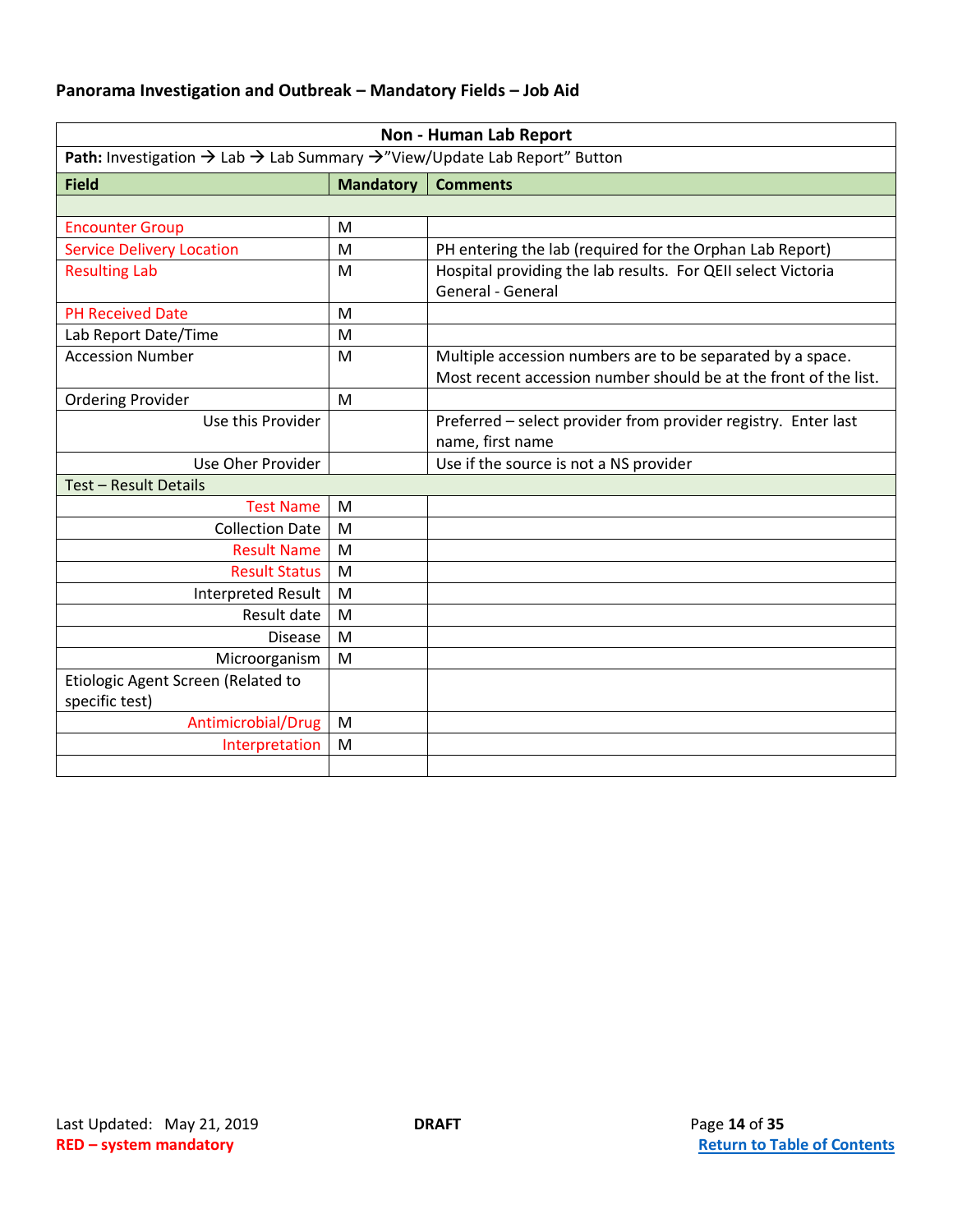<span id="page-14-0"></span>

| Diagnostic Imaging Quick Entry (For TB -x-ray only)                       |                  |                                                                |
|---------------------------------------------------------------------------|------------------|----------------------------------------------------------------|
| <b>Path:</b> Investigation $\rightarrow$ Lab $\rightarrow$ DI Quick Entry |                  |                                                                |
| <b>Field</b>                                                              | <b>Mandatory</b> | <b>Comments</b>                                                |
|                                                                           |                  |                                                                |
| <b>Encounter Group</b>                                                    | M                | For TB only                                                    |
| <b>Resulting Lab</b>                                                      | M                | Lab that provided the result.                                  |
| <b>PH Received Date</b>                                                   | M                |                                                                |
| Lab Report Date/Time                                                      | M                |                                                                |
| <b>Accession Number</b>                                                   | M                | If multiple accession numbers separate by a space. Most recent |
|                                                                           |                  | accession number should be at the front of the list.           |
| Reason for testing Fields                                                 |                  |                                                                |
| <b>Selected Reasons</b>                                                   | M                |                                                                |
| Test - Result Details                                                     |                  |                                                                |
| <b>Test Name</b>                                                          | M                |                                                                |
| <b>Requested View</b>                                                     | M                |                                                                |
| <b>Imaging Date/time</b>                                                  | M                |                                                                |
| <b>Radiologist Report Fields</b>                                          |                  |                                                                |
| <b>Result Status</b>                                                      | M                |                                                                |
| <b>Interpreted Results</b>                                                | M                |                                                                |
| <b>Results Date</b>                                                       | M                |                                                                |

**Physician Recommendation – DO NOT USE**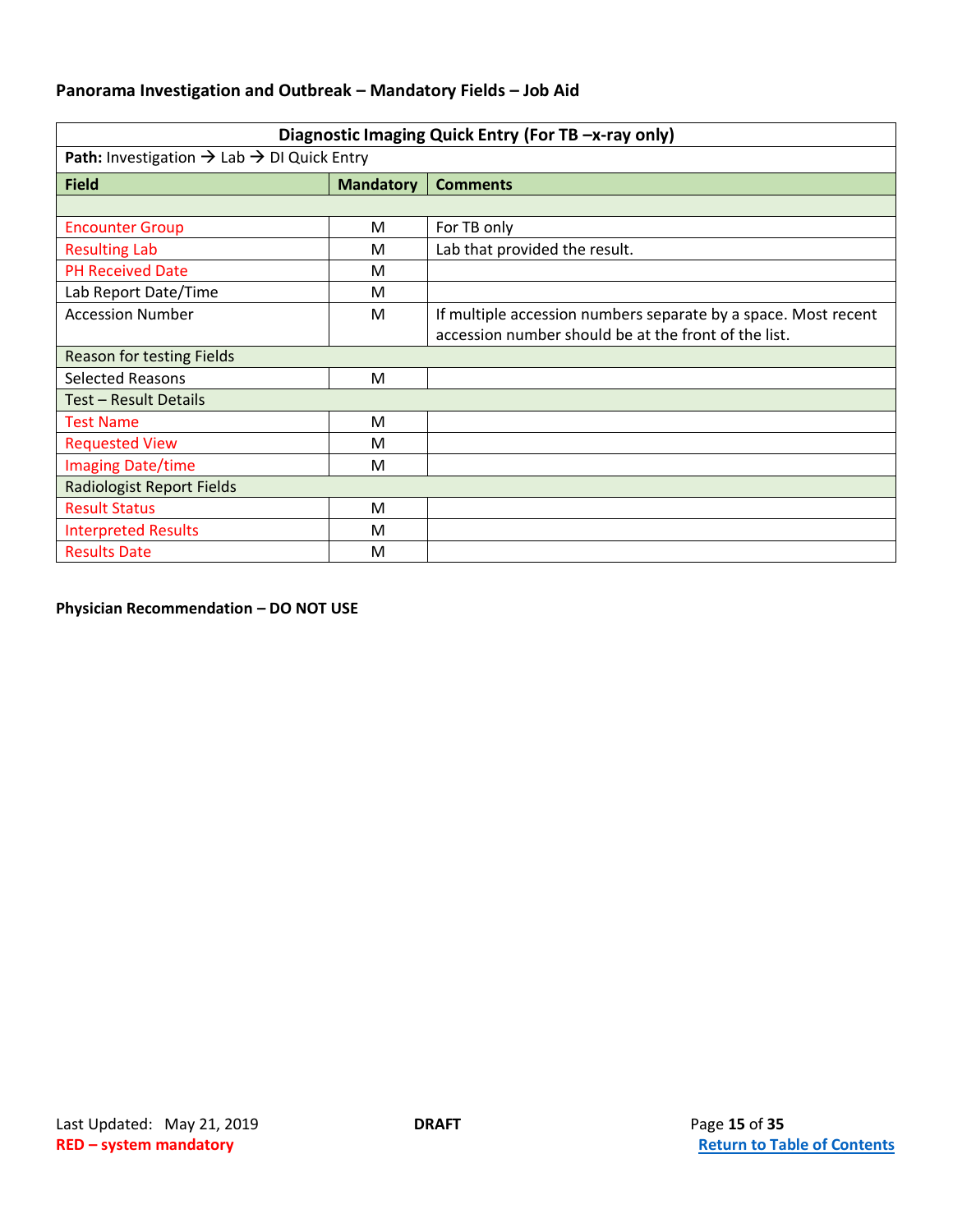<span id="page-15-0"></span>

| Diagnostic Imaging Report (for TB - x-ray, CT Scan, MRI)                                                             |                  |                                                   |
|----------------------------------------------------------------------------------------------------------------------|------------------|---------------------------------------------------|
| <b>Path:</b> Investigation $\rightarrow$ Lab $\rightarrow$ Lab Summary $\rightarrow$ "View/Update Lab Report" Button |                  |                                                   |
| <b>Field</b>                                                                                                         | <b>Mandatory</b> | <b>Comments</b>                                   |
|                                                                                                                      |                  |                                                   |
| <b>Encounter Group</b>                                                                                               | м                |                                                   |
| <b>Resulting Lab</b>                                                                                                 | м                | Hospital that provided the result                 |
| <b>PH Received Date</b>                                                                                              | м                |                                                   |
| Lab Report Date/Time                                                                                                 | м                |                                                   |
| <b>Accession Number</b>                                                                                              | м                | If multiple accession numbers separate by a space |
| Reason for testing Fields                                                                                            |                  |                                                   |
| <b>Selected Reasons</b>                                                                                              | M                |                                                   |
| Test - Result Details                                                                                                |                  |                                                   |
| <b>Test Name</b>                                                                                                     | M                |                                                   |
| <b>Requested View</b>                                                                                                | м                |                                                   |
| <b>Imaging Date/time</b>                                                                                             | М                |                                                   |
| <b>Radiologist Report Fields</b>                                                                                     |                  |                                                   |
| <b>Result Status</b>                                                                                                 | м                |                                                   |
| <b>Interpreted Results</b>                                                                                           | м                |                                                   |
| <b>Results Date</b>                                                                                                  | м                |                                                   |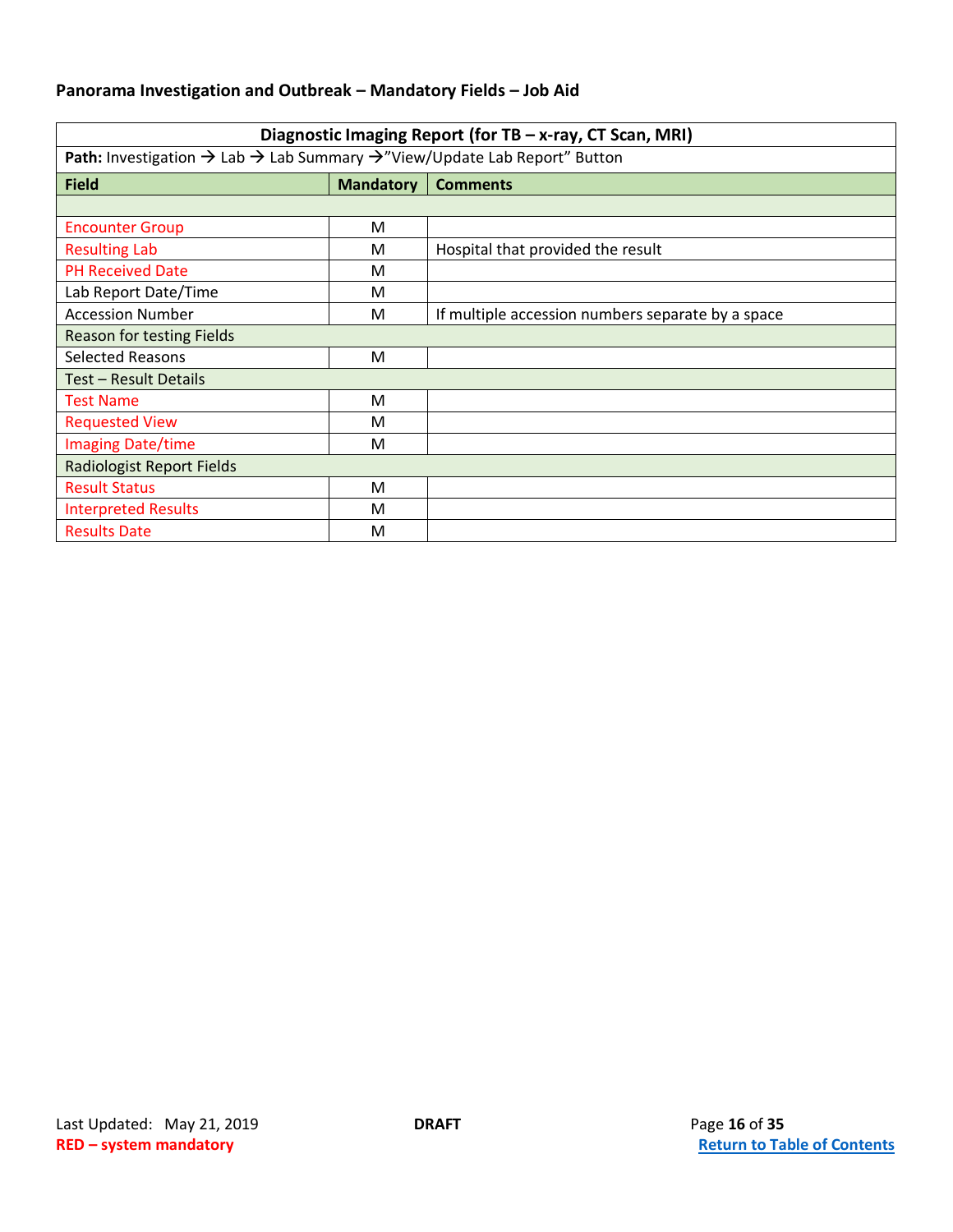<span id="page-16-0"></span>

| <b>Signs and Symptoms Summary</b>                           |                  |                   |  |
|-------------------------------------------------------------|------------------|-------------------|--|
| <b>Path:</b> Investigation $\rightarrow$ Signs and Symptoms |                  |                   |  |
| <b>Field</b>                                                | <b>Mandatory</b> | <b>Comments</b>   |  |
|                                                             |                  |                   |  |
| <b>Sign or Symptom Name</b>                                 | M                |                   |  |
| Present                                                     | M                |                   |  |
| Onset Date                                                  | M                |                   |  |
| <b>Recovery Date</b>                                        | M                | For outbreak only |  |
| Duration                                                    | M                | For outbreak only |  |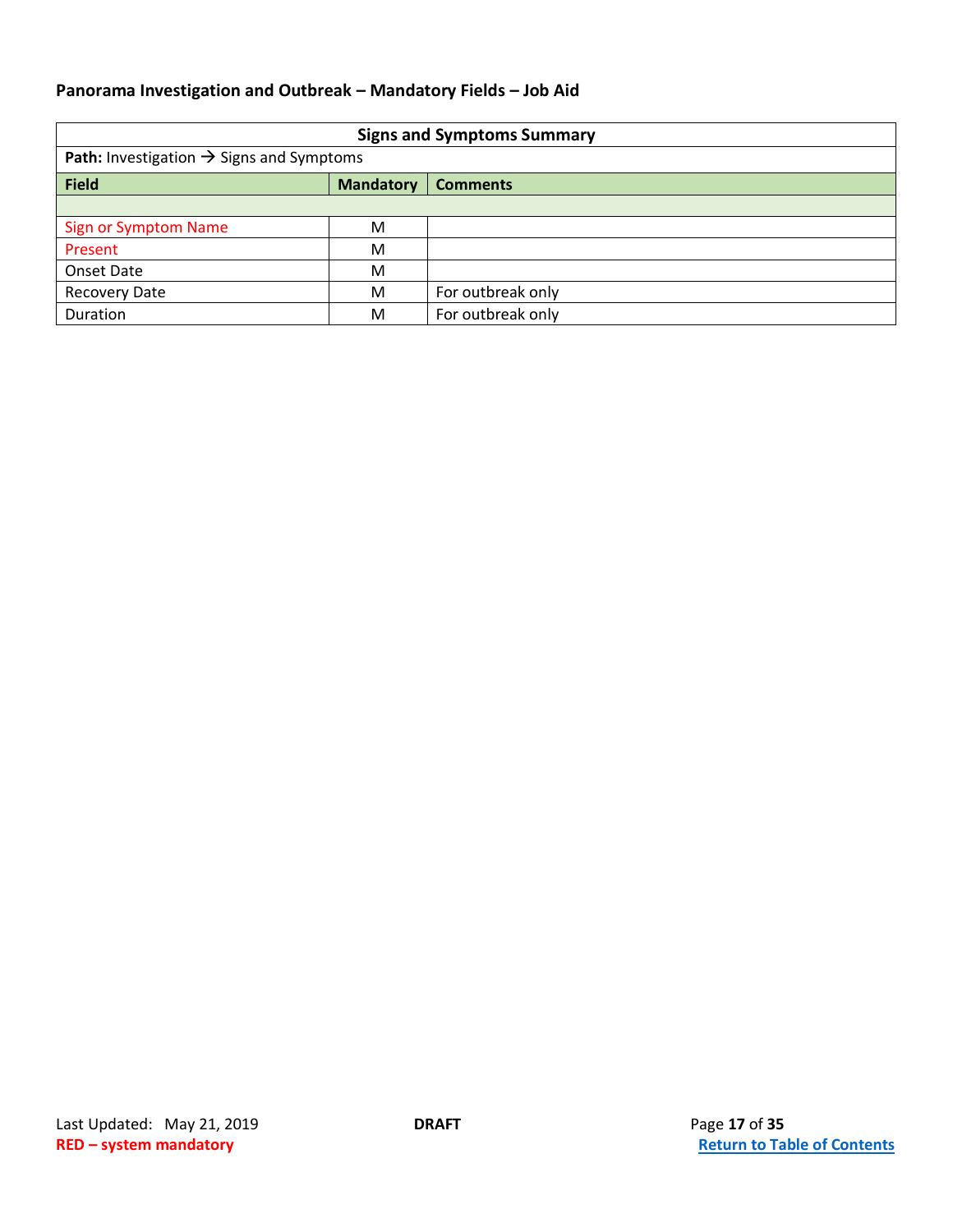<span id="page-17-0"></span>

|                                            |                  | <b>Outcomes</b>                                                                                                                         |
|--------------------------------------------|------------------|-----------------------------------------------------------------------------------------------------------------------------------------|
| Path: Investigation $\rightarrow$ Outcomes |                  |                                                                                                                                         |
| <b>Field</b>                               | <b>Mandatory</b> | <b>Comments</b>                                                                                                                         |
|                                            |                  |                                                                                                                                         |
| <b>Outcome</b>                             | M                | Note: outcomes are to be updated throughout the investigation<br>Outcomes are related to the Notifiable Disease under<br>investigation. |
| <b>Outcome Date</b>                        | M                |                                                                                                                                         |
|                                            |                  |                                                                                                                                         |
|                                            |                  |                                                                                                                                         |
|                                            |                  |                                                                                                                                         |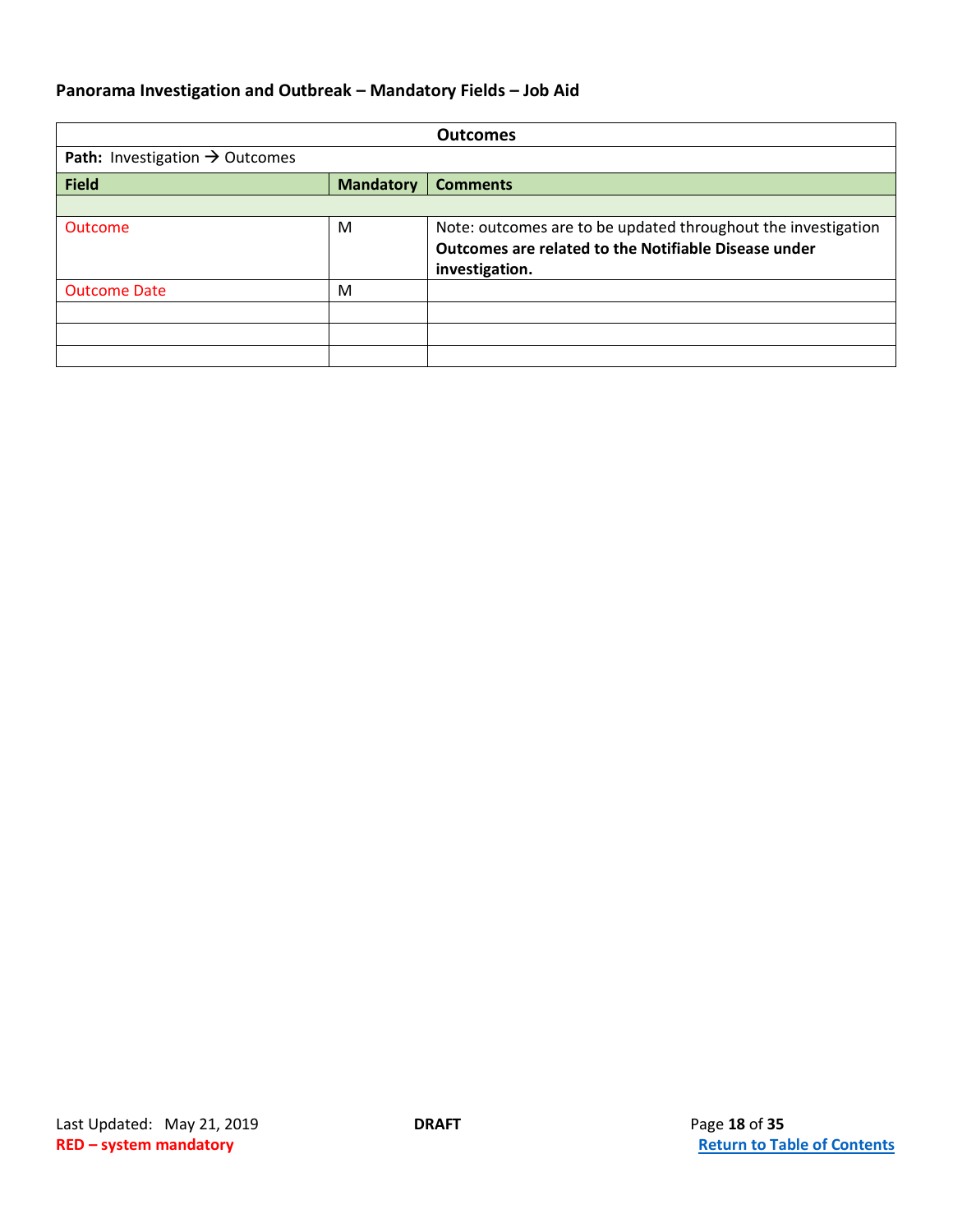<span id="page-18-0"></span>

| <b>Incubation and Communicability</b>                            |                  |                                                                                                                |
|------------------------------------------------------------------|------------------|----------------------------------------------------------------------------------------------------------------|
| Path: Investigation $\rightarrow$ Incubation and Communicability |                  |                                                                                                                |
| <b>Field</b>                                                     | <b>Mandatory</b> | <b>Comments</b>                                                                                                |
|                                                                  |                  | This screen is pre-populated for certain diseases. Please refer to the Tips & Tricks - Configured Incubation & |
| Communicability                                                  |                  |                                                                                                                |
| <b>Incubation for Case fields</b>                                |                  |                                                                                                                |
| Calculated based on                                              | M                | Defaults to "System" for configured diseases                                                                   |
| <b>Earliest Possible Exposure</b>                                |                  | "System" calculated for configured diseases, user can manually                                                 |
| Date/Time                                                        |                  | override                                                                                                       |
| Latest Possible Exposure Date/Time                               |                  | "System" calculated for configured diseases, user can manually                                                 |
|                                                                  |                  | override                                                                                                       |
| Earliest Probable Exposure                                       |                  | "System" calculated for configured diseases, user can manually                                                 |
| Date/Time                                                        |                  | override                                                                                                       |
| Latest Probable Exposure Date/Time                               |                  | "System" calculated for configured diseases, user can manually                                                 |
|                                                                  |                  | override                                                                                                       |
| <b>Exposure Calculation Details</b>                              |                  |                                                                                                                |
| <b>Communicability for Case</b>                                  |                  |                                                                                                                |
| Calculated based on                                              |                  | Defaults to System for configured diseases                                                                     |
| Latest Possible Communicability                                  |                  | "System" calculated for configured diseases, user can manually                                                 |
| Date/Time                                                        |                  | override                                                                                                       |
| Earliest Possible Communicability                                |                  | "System" calculated for configured diseases, user can manually                                                 |
| Date/Time                                                        |                  | override                                                                                                       |
| Earliest Probable Communicability                                |                  | "System" calculated for configured diseases, user can manually                                                 |
| Date/Time                                                        |                  | override                                                                                                       |
| Earliest Probable Communicability                                |                  | "System" calculated for configured diseases, user can manually                                                 |
| Date/Time                                                        |                  | override                                                                                                       |
| Beginning of High Communicability                                |                  | "System" calculated for configured diseases, user can manually                                                 |
| Date/Time                                                        |                  | override                                                                                                       |
| End of High Communicability                                      |                  | "System" calculated for configured diseases, user can manually                                                 |
| Date/Time                                                        |                  | override                                                                                                       |
| <b>Communicability Calculation Details</b>                       |                  |                                                                                                                |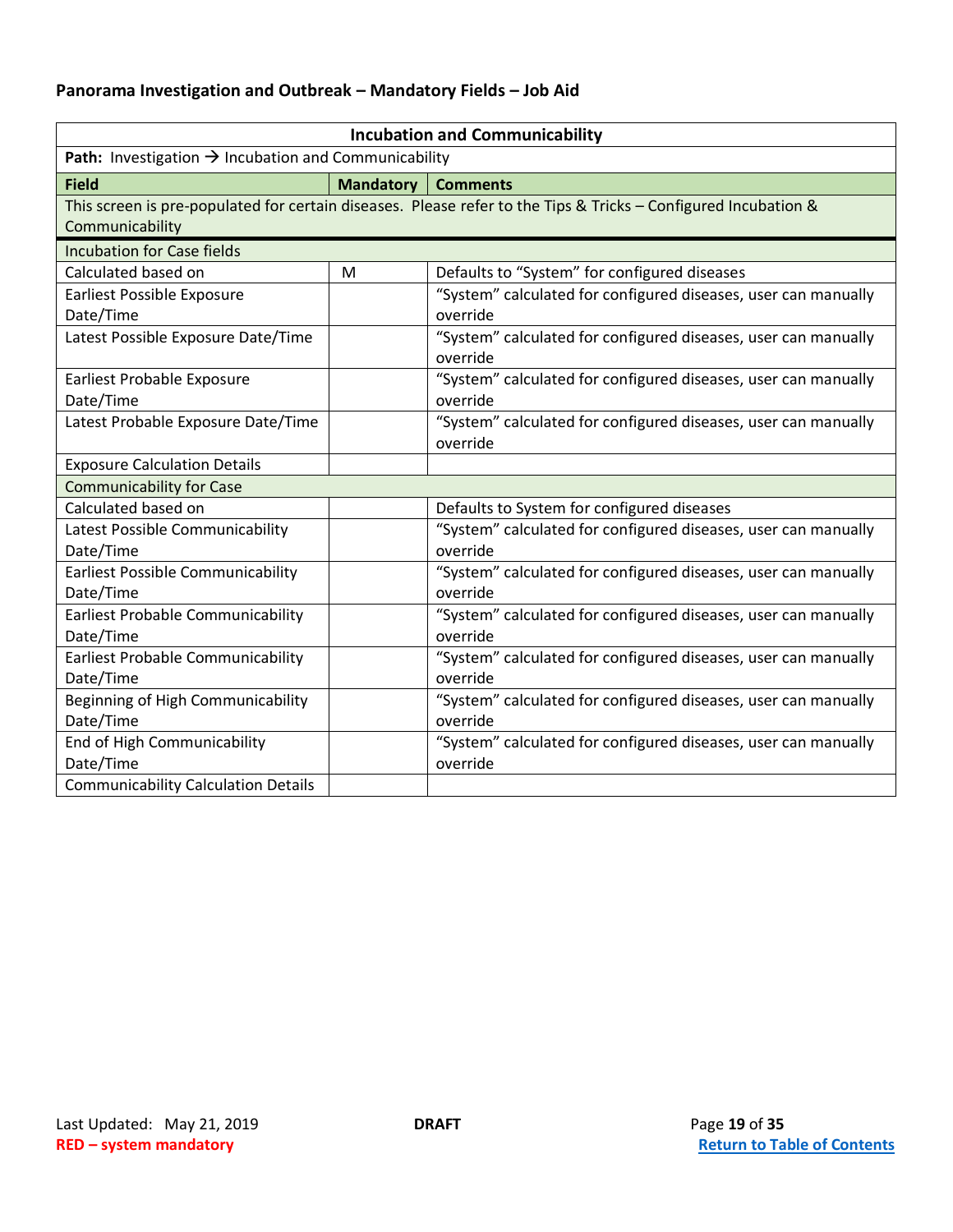<span id="page-19-0"></span>

| <b>Interventions</b>                                                                                   |                  |                                                                   |
|--------------------------------------------------------------------------------------------------------|------------------|-------------------------------------------------------------------|
| <b>Path:</b> Investigation $\rightarrow$ Treatments & Interventions $\rightarrow$ Intervention Summary |                  |                                                                   |
| <b>Field</b>                                                                                           | <b>Mandatory</b> | <b>Comments</b>                                                   |
| <b>Intervention Detail Fields</b>                                                                      |                  |                                                                   |
| <b>Intervention Type</b>                                                                               | M                |                                                                   |
| <b>Intervention Subtype</b>                                                                            | M                |                                                                   |
| <b>Intervention Disposition</b>                                                                        | M                |                                                                   |
| <b>Outcome</b>                                                                                         | M                | Select DO NOT USE                                                 |
| <b>Start Date</b>                                                                                      | M                |                                                                   |
| <b>End Date</b>                                                                                        |                  |                                                                   |
| Next Follow Up Date                                                                                    |                  | To create a task for the follow up, complete the following fields |
| <b>Workgroup Organization</b>                                                                          |                  | This will default to your PHO based on your user id               |
| Workgroup                                                                                              |                  | Select the "unmonitored" workgroup for your office                |
| User                                                                                                   |                  | Select yourself - this will generate a task to your personal      |
|                                                                                                        |                  | workgroup                                                         |
| Organization                                                                                           | M                | Enter the zone                                                    |
| Location                                                                                               | M                | PHO office - this will default based on your user id              |
| <b>Ordering Provider</b>                                                                               | M                |                                                                   |
| Use this Provider                                                                                      |                  | Preferred - select provider from provider registry. Enter last    |
|                                                                                                        |                  | name, first name                                                  |
| Use other Provider                                                                                     |                  | Use if the source is not a NS provider                            |
| Out of Scope - Do Not Use<br><b>Intervention Product section</b>                                       |                  |                                                                   |
|                                                                                                        |                  |                                                                   |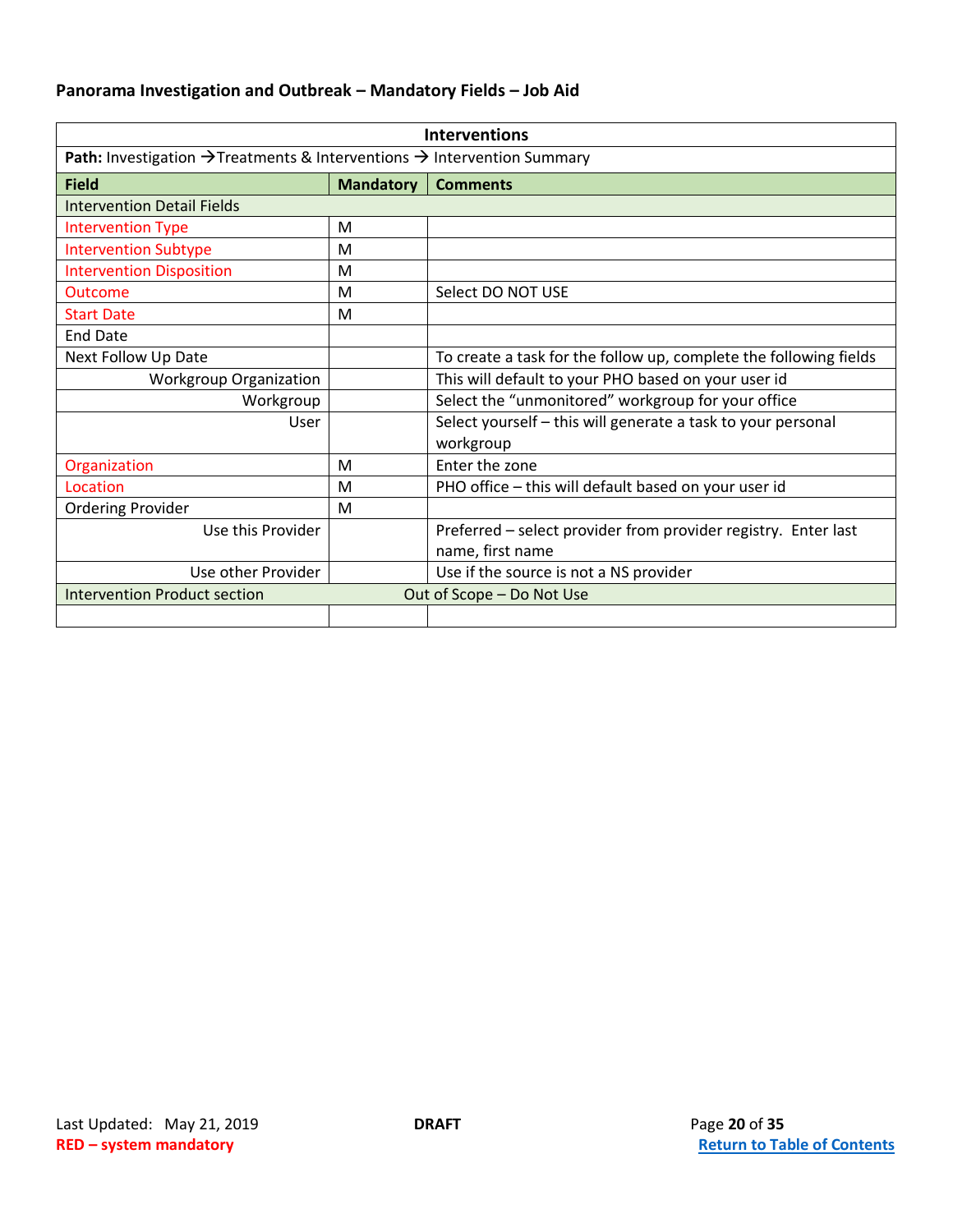<span id="page-20-0"></span>

| <b>Treatment Profile</b>                                                                           |                  |                 |
|----------------------------------------------------------------------------------------------------|------------------|-----------------|
| <b>Path:</b> Investigation $\rightarrow$ Treatment & Interventions $\rightarrow$ Treatment Profile |                  |                 |
| <b>Field</b>                                                                                       | <b>Mandatory</b> | <b>Comments</b> |
| <b>Treatment Profile Section</b>                                                                   |                  | DO NOT USE      |
|                                                                                                    |                  |                 |

**Note:** No information is updated from this screen. Use as a summary screen – includes interventions, medications and immunization that are linked to the investigation.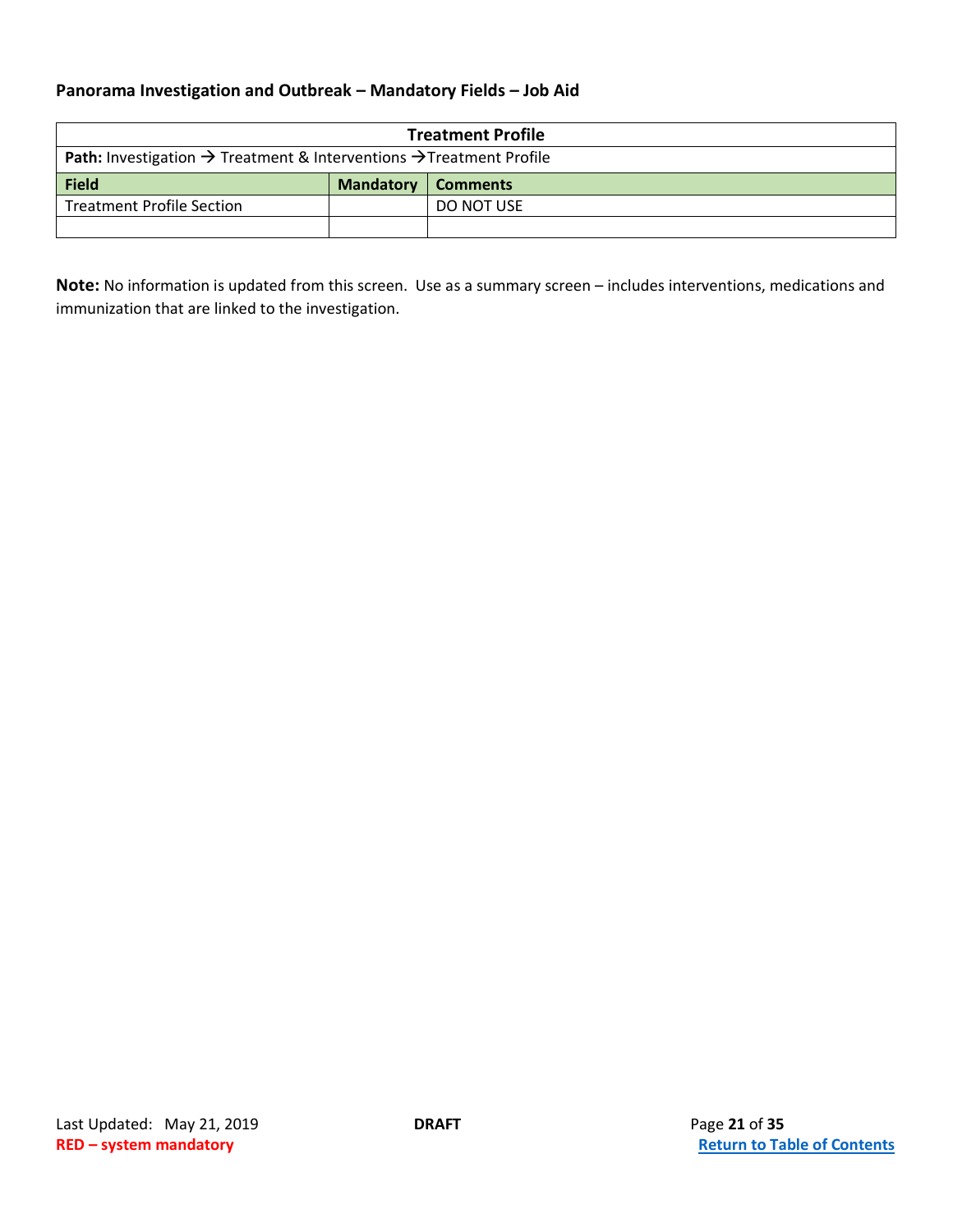<span id="page-21-0"></span>

| <b>TB Test Details</b>                                                                         |                  |                                                                |
|------------------------------------------------------------------------------------------------|------------------|----------------------------------------------------------------|
| Path: Investigation $\rightarrow$ Treatment & Interventions $\rightarrow$ TB Skin Test Summary |                  |                                                                |
| <b>Field</b>                                                                                   | <b>Mandatory</b> | <b>Comments</b>                                                |
| <b>Clinical Information Fields</b>                                                             |                  |                                                                |
| <b>Other TB Case Contact</b>                                                                   |                  |                                                                |
| <b>Other Exposure Date</b>                                                                     |                  |                                                                |
| <b>Recent Illness</b>                                                                          | M                |                                                                |
| <b>Recent Illness Date</b>                                                                     | M                | Required if recent illness is yes                              |
| <b>Clinical Comments</b>                                                                       |                  |                                                                |
| <b>Test Given Details Fields</b>                                                               |                  |                                                                |
| Historical                                                                                     |                  |                                                                |
| <b>Reason for Test</b>                                                                         |                  |                                                                |
| Organization                                                                                   | M                |                                                                |
| Location                                                                                       | M                |                                                                |
| <b>Given By</b>                                                                                | M                |                                                                |
| Use this Provider                                                                              |                  | Preferred - select provider from provider registry. Enter last |
|                                                                                                |                  | name, first name                                               |
| Use Oher Provider                                                                              |                  | Use if the source is not a NS provider                         |
| <b>Date Test Given</b>                                                                         | м                |                                                                |
| <b>TB Serum Agent</b>                                                                          | M                |                                                                |
| <b>Lot Number</b>                                                                              | M                |                                                                |
| <b>Test Strength</b>                                                                           |                  | Will auto fill                                                 |
| Dose                                                                                           |                  | Will auto fill, can be changed                                 |
| Route of Administration                                                                        |                  | Will auto fill                                                 |
| <b>Body Site</b>                                                                               |                  |                                                                |
| <b>Test Read Details</b>                                                                       |                  |                                                                |
| <b>Date Read</b>                                                                               | M                |                                                                |
| Organization                                                                                   | M                | PHO office - this will default based on your user id           |
| Location                                                                                       | M                | PHO office - this will default based on your user id           |
| <b>Read by</b>                                                                                 | M                |                                                                |
| Use this Provider                                                                              |                  | Preferred - select provider from provider registry. Enter last |
|                                                                                                |                  | name, first name                                               |
| Use Other Provider                                                                             |                  | Use if this is not a NS provider                               |
| <b>Interpreted Result</b>                                                                      | ${\sf M}$        |                                                                |
| <b>Reaction Size</b>                                                                           |                  |                                                                |
| <b>TB Follow Up</b>                                                                            |                  |                                                                |
| Follow Up                                                                                      |                  | Required in an Outbreak                                        |
| Reason For Not Having Chest X-Ray                                                              |                  | Required in an Outbreak                                        |
| Follow Up Details                                                                              |                  | Required in an Outbreak                                        |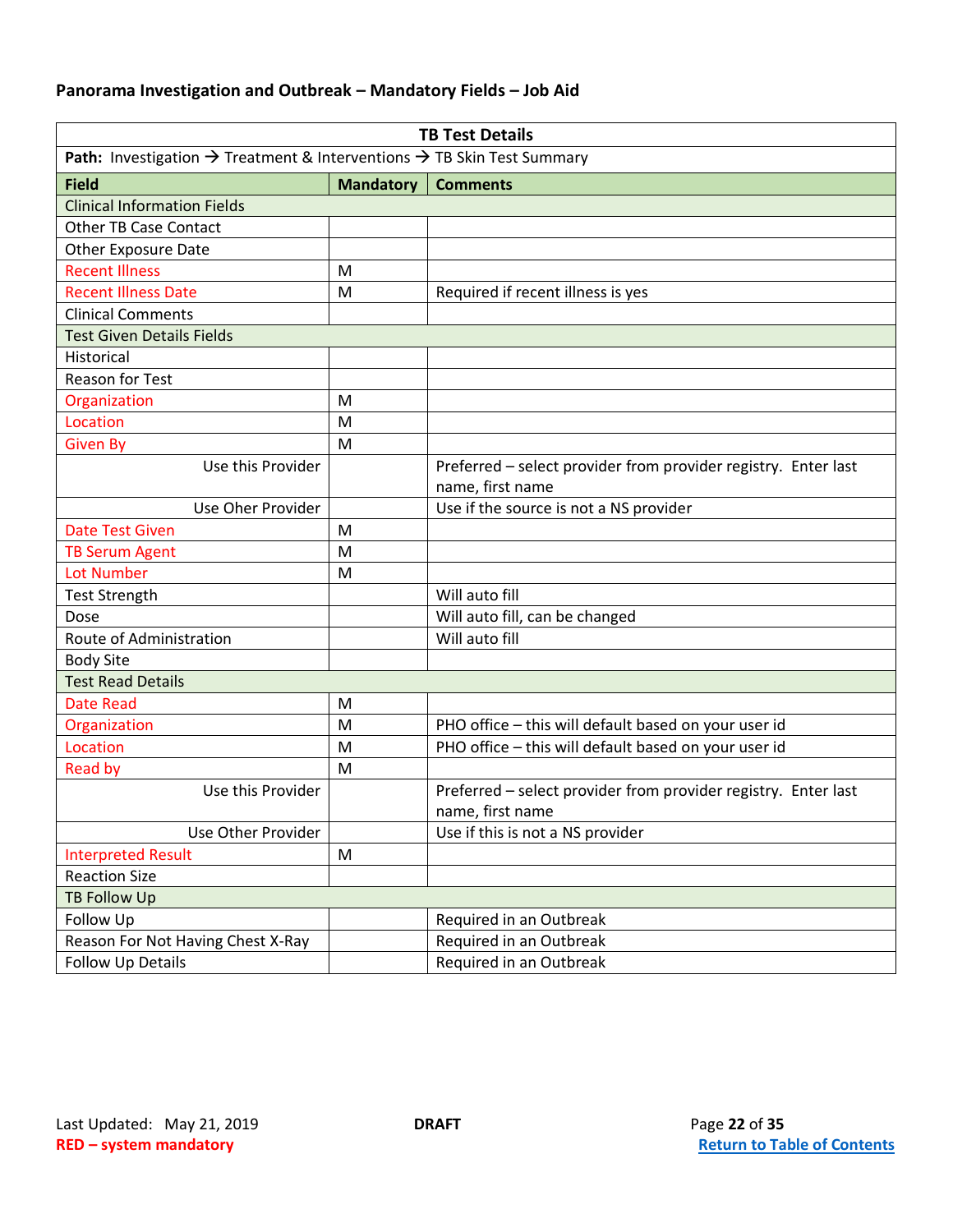<span id="page-22-0"></span>

| <b>Medication Summary</b>                                                      |                  |                                                                                                                                                              |
|--------------------------------------------------------------------------------|------------------|--------------------------------------------------------------------------------------------------------------------------------------------------------------|
| Path: Investigation $\rightarrow$ Medications $\rightarrow$ Medication Summary |                  |                                                                                                                                                              |
| <b>Field</b>                                                                   | <b>Mandatory</b> | <b>Comments</b>                                                                                                                                              |
| <b>Maintain Medication Details</b>                                             |                  |                                                                                                                                                              |
| <b>Drug</b>                                                                    | M                | Type ahead field. Click "select drug" button.<br>For TB and HIV only - See Tips & Tricks - Configured Drugs. For<br>other medication click "other meds" box. |
| <b>For Other Medications</b>                                                   |                  | Click the other medication checkbox                                                                                                                          |
| Drug Description                                                               |                  | Click and enter a description of the medication. Other<br>Medications are not configured in Panorama.                                                        |
| <b>Status</b>                                                                  | M                |                                                                                                                                                              |
| <b>Status Date</b>                                                             | M                |                                                                                                                                                              |
| Tx Prescribed/Authorized By                                                    | M                | For NS provider - select "use this provider". Enter last name,<br>first name.                                                                                |
| Use this Provider                                                              |                  | Preferred - select provider from provider registry. Enter last<br>name, first name                                                                           |
| Use Oher Provider                                                              |                  | Use if the source is not a NS provider                                                                                                                       |
| <b>Dosage</b>                                                                  | M                |                                                                                                                                                              |
| <b>Dosage Unit</b>                                                             | M                |                                                                                                                                                              |
| <b>Frequency Unit</b>                                                          | M                |                                                                                                                                                              |
| Frequency                                                                      | M                |                                                                                                                                                              |
| <b>Duration</b>                                                                | M                |                                                                                                                                                              |
| <b>Duration Unit</b>                                                           | M                |                                                                                                                                                              |
| <b>Treatment Duration</b>                                                      |                  |                                                                                                                                                              |
| <b>Treatment Duration Unit</b>                                                 |                  |                                                                                                                                                              |
| <b>Order Duration</b>                                                          |                  |                                                                                                                                                              |
| Order Unit                                                                     |                  |                                                                                                                                                              |
| <b>TX Prescribed/Authorized Date</b>                                           | M                |                                                                                                                                                              |
| <b>TX Effective from Date</b>                                                  | M                |                                                                                                                                                              |
| Reason                                                                         |                  |                                                                                                                                                              |
| Other Reason                                                                   |                  |                                                                                                                                                              |
| <b>Special Direction</b>                                                       |                  |                                                                                                                                                              |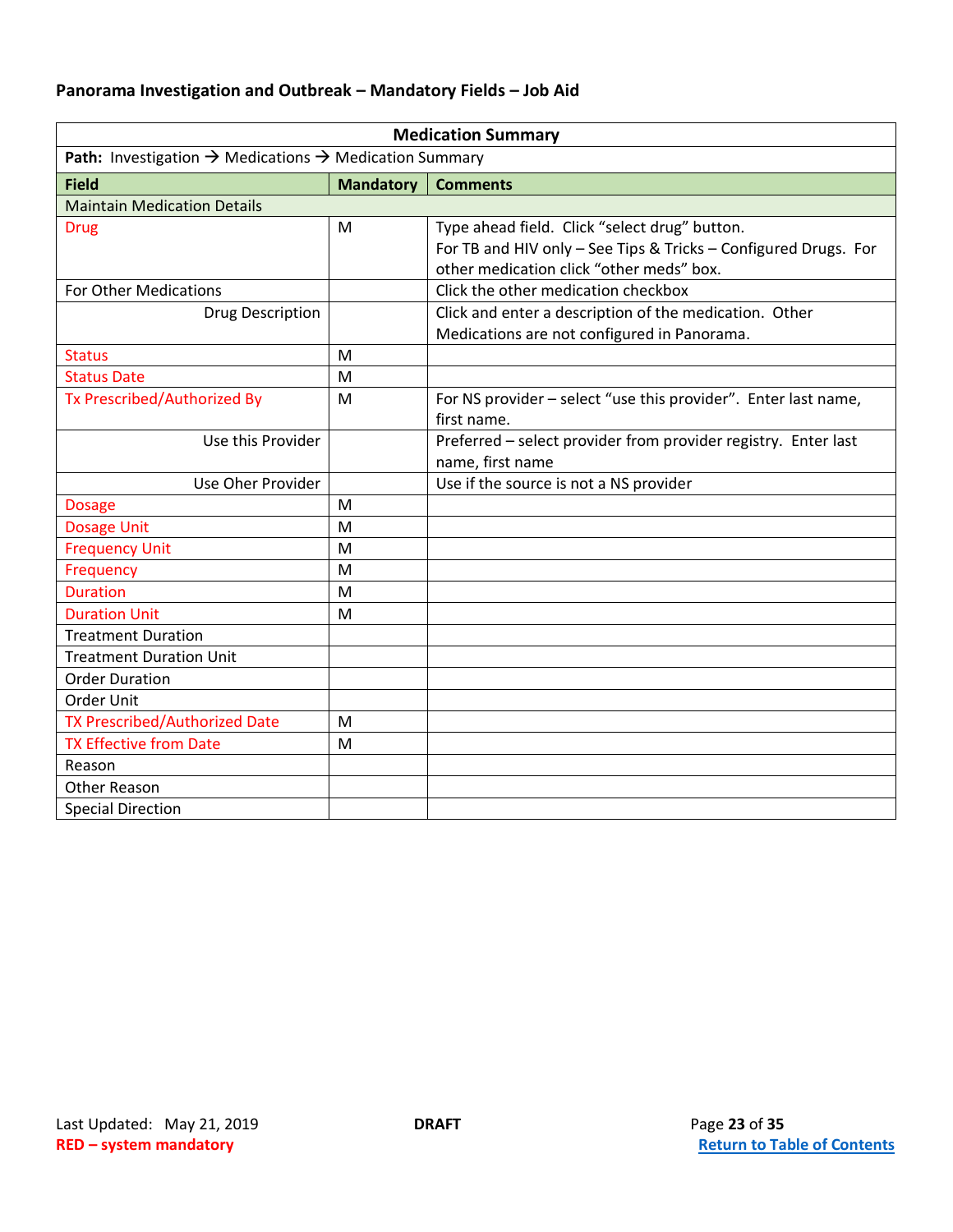<span id="page-23-0"></span>

| <b>Adherence Summary</b>                                                            |                  |                 |  |
|-------------------------------------------------------------------------------------|------------------|-----------------|--|
| <b>Path:</b> Investigation $\rightarrow$ Medication $\rightarrow$ Adherence Summary |                  |                 |  |
| <b>Field</b>                                                                        | <b>Mandatory</b> | <b>Comments</b> |  |
| <b>Adherence Summary Fields</b>                                                     |                  |                 |  |
| <b>Adherence Start Date</b>                                                         | M                |                 |  |
| <b>Adherence End Date</b>                                                           |                  |                 |  |
| Number of Days                                                                      |                  |                 |  |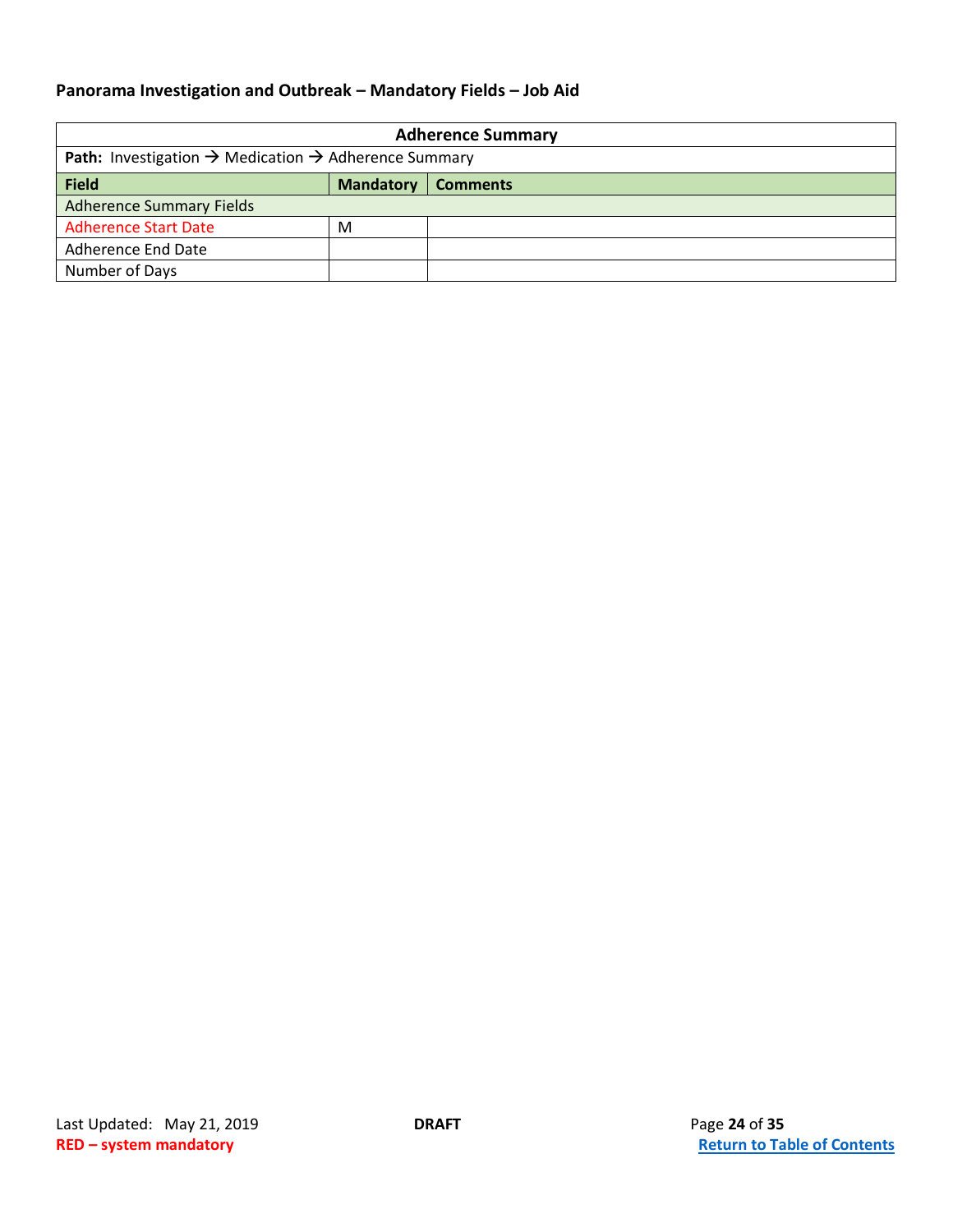<span id="page-24-0"></span>

| <b>DOT Summary</b>                                                                                            |                  |                                                                              |  |
|---------------------------------------------------------------------------------------------------------------|------------------|------------------------------------------------------------------------------|--|
| <b>Path:</b> Investigation $\rightarrow$ Medication $\rightarrow$ DOT Summary $\rightarrow$ Create DOT Button |                  |                                                                              |  |
| <b>Field</b>                                                                                                  | <b>Mandatory</b> | <b>Comments</b>                                                              |  |
| Directly Observed Therapy Fields                                                                              |                  |                                                                              |  |
| <b>DOT Started</b>                                                                                            | M                |                                                                              |  |
| Reason DOT Started                                                                                            |                  |                                                                              |  |
| <b>Estimated DOT End Date</b>                                                                                 | M                |                                                                              |  |
| <b>Actual DOT End Date</b>                                                                                    |                  | Required if recent illness is yes                                            |  |
| Reason DOT Ended                                                                                              |                  |                                                                              |  |
| Workgroup                                                                                                     | M                | You will need to pick your PHO's unmonitored workgroup                       |  |
| <b>User</b>                                                                                                   | M                | Select yourself. This will autogenerate tasks to your personal<br>workgroup. |  |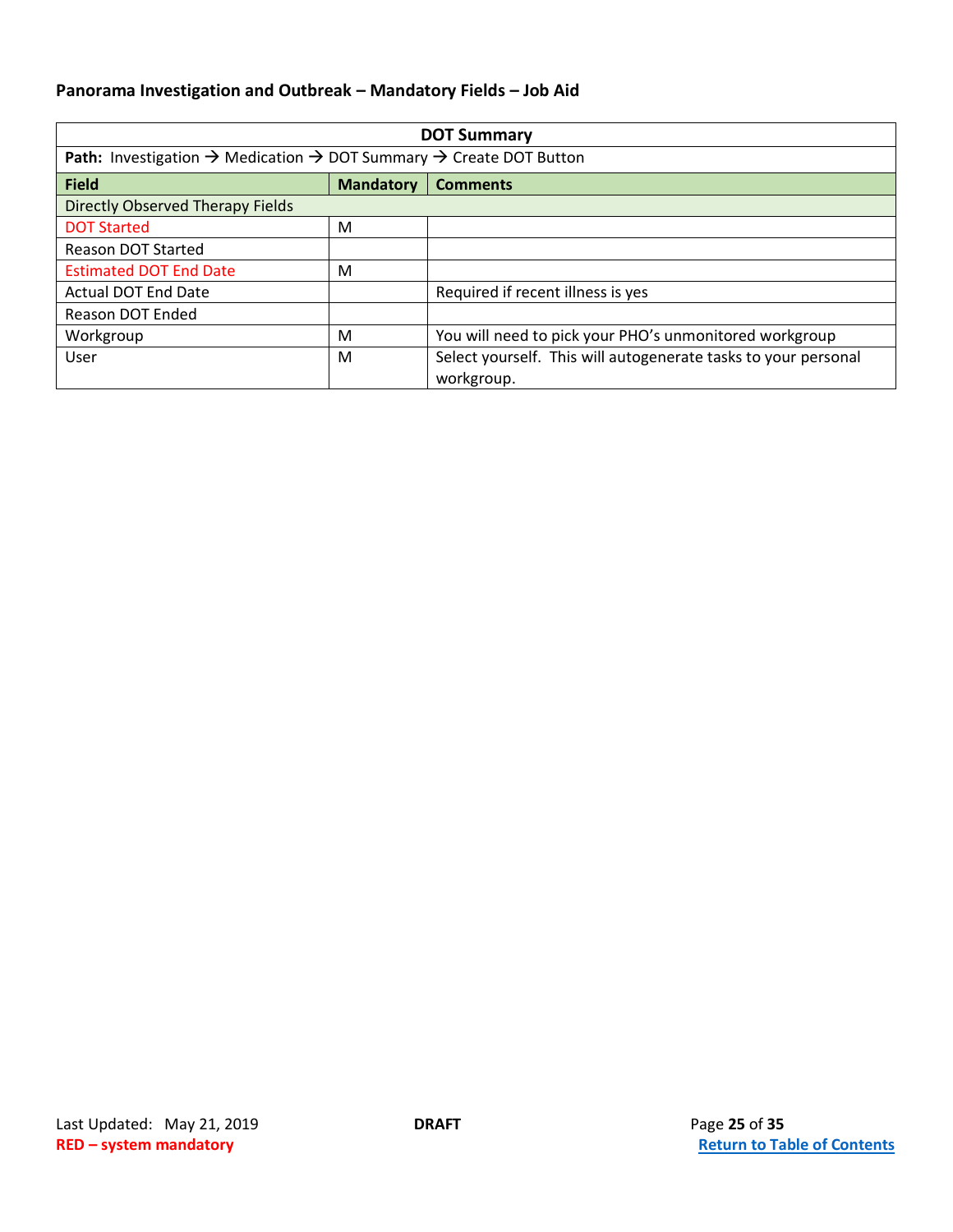<span id="page-25-0"></span>

| <b>Create Transmission Event</b>                                                                                                   |                  |                                                                                     |
|------------------------------------------------------------------------------------------------------------------------------------|------------------|-------------------------------------------------------------------------------------|
| Path: Investigation $\rightarrow$ Exposure Summary $\rightarrow$ "Create Transmission Event" Button Note: Do not use "Quick Entry" |                  |                                                                                     |
| <b>Field</b>                                                                                                                       | <b>Mandatory</b> | <b>Comments</b>                                                                     |
| <b>Transmission Event Fields</b>                                                                                                   |                  |                                                                                     |
| <b>Exposure Name</b>                                                                                                               | M                | A description of what the exposure is $-$ i.e. needle sharing,<br>inhalation        |
| Invalid                                                                                                                            |                  |                                                                                     |
| <b>Invalid Reason</b>                                                                                                              |                  |                                                                                     |
| Responsible Organizational Unit                                                                                                    |                  |                                                                                     |
| <b>Transmitter Role</b>                                                                                                            |                  |                                                                                     |
| <b>Transmission Start</b>                                                                                                          | M                |                                                                                     |
| <b>Transmission End</b>                                                                                                            | M                |                                                                                     |
| <b>Source Fields</b>                                                                                                               |                  |                                                                                     |
| Source Name                                                                                                                        |                  |                                                                                     |
| <b>Source Description</b>                                                                                                          |                  |                                                                                     |
| <b>Source Details Fields</b>                                                                                                       |                  |                                                                                     |
| Mode of Transmission                                                                                                               | M                |                                                                                     |
| Nature of Transmission                                                                                                             | M                |                                                                                     |
| Transmission Event Investigator Information DO NOT USE                                                                             |                  |                                                                                     |
| Unknown/Anonymous Contacts Fields                                                                                                  |                  |                                                                                     |
| Name/Description                                                                                                                   | M                | Use Professional judgement on information provided by the<br>client                 |
| Contact Info                                                                                                                       |                  |                                                                                     |
| <b>Contact Details</b>                                                                                                             |                  |                                                                                     |
| Disposition                                                                                                                        |                  |                                                                                     |
| <b>Disposition Details</b>                                                                                                         |                  |                                                                                     |
| <b>Transmission Event Date/Time</b>                                                                                                |                  |                                                                                     |
| <b>Transmission Start</b>                                                                                                          | M                |                                                                                     |
| <b>Transmission End</b>                                                                                                            | M                |                                                                                     |
| <b>Exposure Location Fields</b>                                                                                                    |                  |                                                                                     |
| <b>Exposure Location Name</b>                                                                                                      | M                | Name of institution and any pertinent details - i.e. MacDonald's<br>- Scotia Square |
| <b>Exposure Setting Type</b>                                                                                                       | M                |                                                                                     |
| <b>Exposure Setting</b>                                                                                                            | M                |                                                                                     |
| Country                                                                                                                            |                  | Complete with the information that you have.                                        |
| Address                                                                                                                            |                  |                                                                                     |
| Province/Territory                                                                                                                 |                  | Note: this is used on the Exposures Report to identify and link                     |
| Postal Code                                                                                                                        |                  | other investigation exposures                                                       |
| <b>Transmission Event Location Liaison Details</b>                                                                                 |                  |                                                                                     |
| No Mandatory fields                                                                                                                |                  |                                                                                     |
| Transmission Event Control Measures DO NOT USE                                                                                     |                  |                                                                                     |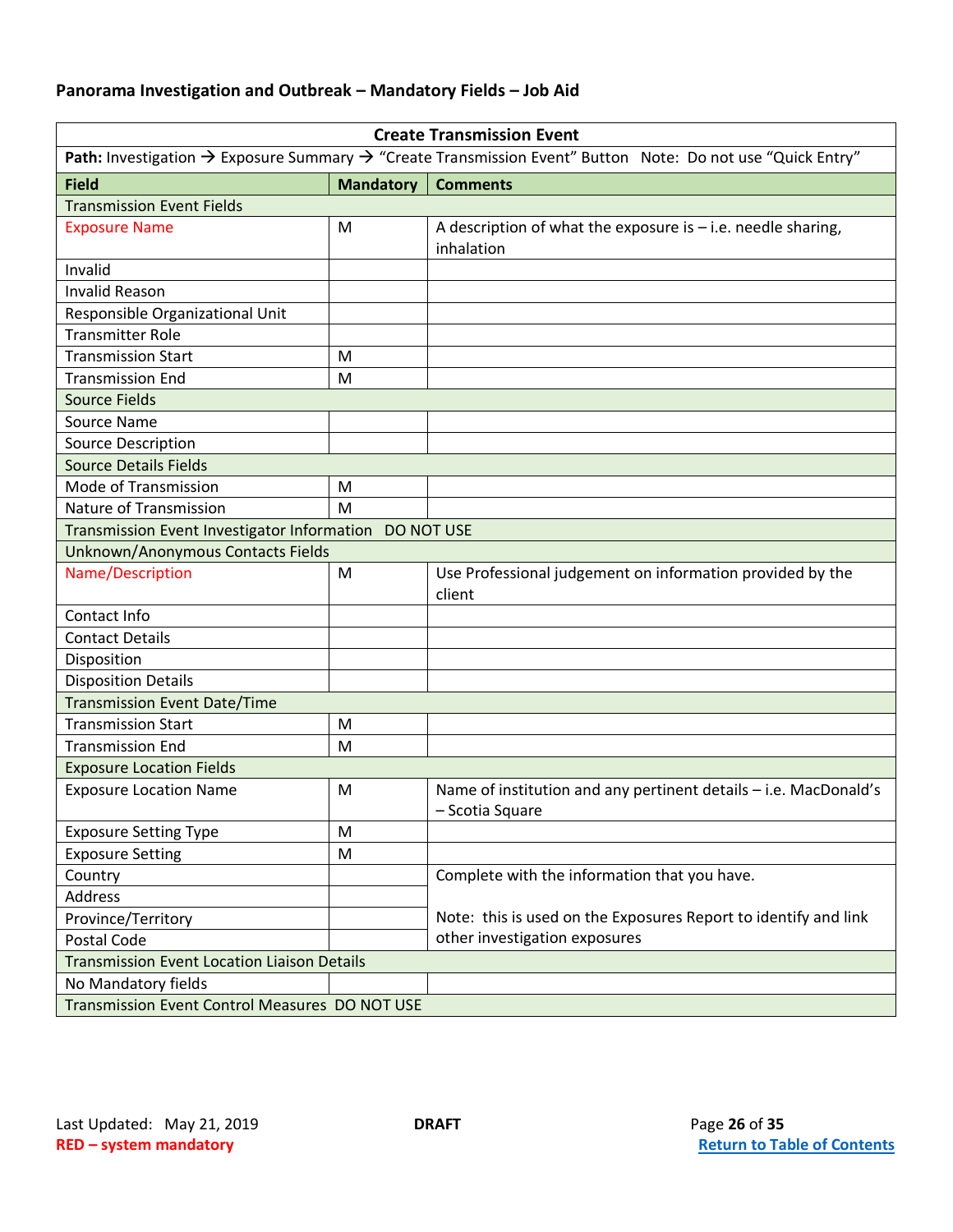<span id="page-26-0"></span>

| <b>Maintain Acquisition Event Details</b>                                                                 |                  |                                                                                     |
|-----------------------------------------------------------------------------------------------------------|------------------|-------------------------------------------------------------------------------------|
| Path: Investigation → Exposure Summary → "Create Acquisition Event" Button Note: Do not use "Quick Entry" |                  |                                                                                     |
| <b>Field</b>                                                                                              | <b>Mandatory</b> | <b>Comments</b>                                                                     |
| <b>Acquisition Event Fields</b>                                                                           |                  |                                                                                     |
| <b>Exposure Name</b>                                                                                      | M                | A description of what the exposure is $-$ i.e. needle sharing,<br>inhalation        |
| Invalid                                                                                                   |                  |                                                                                     |
| <b>Invalid Reason</b>                                                                                     |                  |                                                                                     |
| <b>Acquirer Role</b>                                                                                      |                  |                                                                                     |
| Responsible Organizational Unit                                                                           |                  |                                                                                     |
| <b>Potential Mode of Acquisition</b>                                                                      | M                |                                                                                     |
| Nature of Exposure                                                                                        | M                |                                                                                     |
| <b>Source Fields</b>                                                                                      |                  |                                                                                     |
| Source Name                                                                                               |                  |                                                                                     |
| <b>Source Description</b>                                                                                 |                  |                                                                                     |
| Acquisition Event Investigator Information DO NOT USE                                                     |                  |                                                                                     |
| <b>Acquisition Event Date/Time Fields</b>                                                                 |                  |                                                                                     |
| <b>Acquisition Start</b>                                                                                  | M                |                                                                                     |
| <b>Acquisition End</b>                                                                                    | M                |                                                                                     |
| <b>Exposure Location Fields</b>                                                                           |                  |                                                                                     |
| <b>Exposure Location Name</b>                                                                             | M                | Name of institution and any pertinent details - i.e. MacDonald's<br>- Scotia Square |
| <b>Exposure Setting Type</b>                                                                              | M                |                                                                                     |
| <b>Exposure Setting</b>                                                                                   | M                |                                                                                     |
| Country                                                                                                   |                  | Complete with the information that you have.                                        |
| <b>Address</b>                                                                                            |                  |                                                                                     |
| Province/Territory                                                                                        |                  | Note: this is used on the Exposures Report to identify and link                     |
| <b>Postal Code</b>                                                                                        |                  | other investigation exposures                                                       |
| <b>Acquisition Event Location Liaison Details</b>                                                         |                  |                                                                                     |
| No Mandatory fields                                                                                       |                  |                                                                                     |
| <b>Acquisition Event Intensities</b>                                                                      |                  |                                                                                     |
| Level of Contact                                                                                          |                  |                                                                                     |
| <b>Intensity Type</b>                                                                                     |                  | Mandatory if adding or updating                                                     |
| <b>Intensity Value</b>                                                                                    |                  |                                                                                     |
| <b>Intensity Unit</b>                                                                                     |                  |                                                                                     |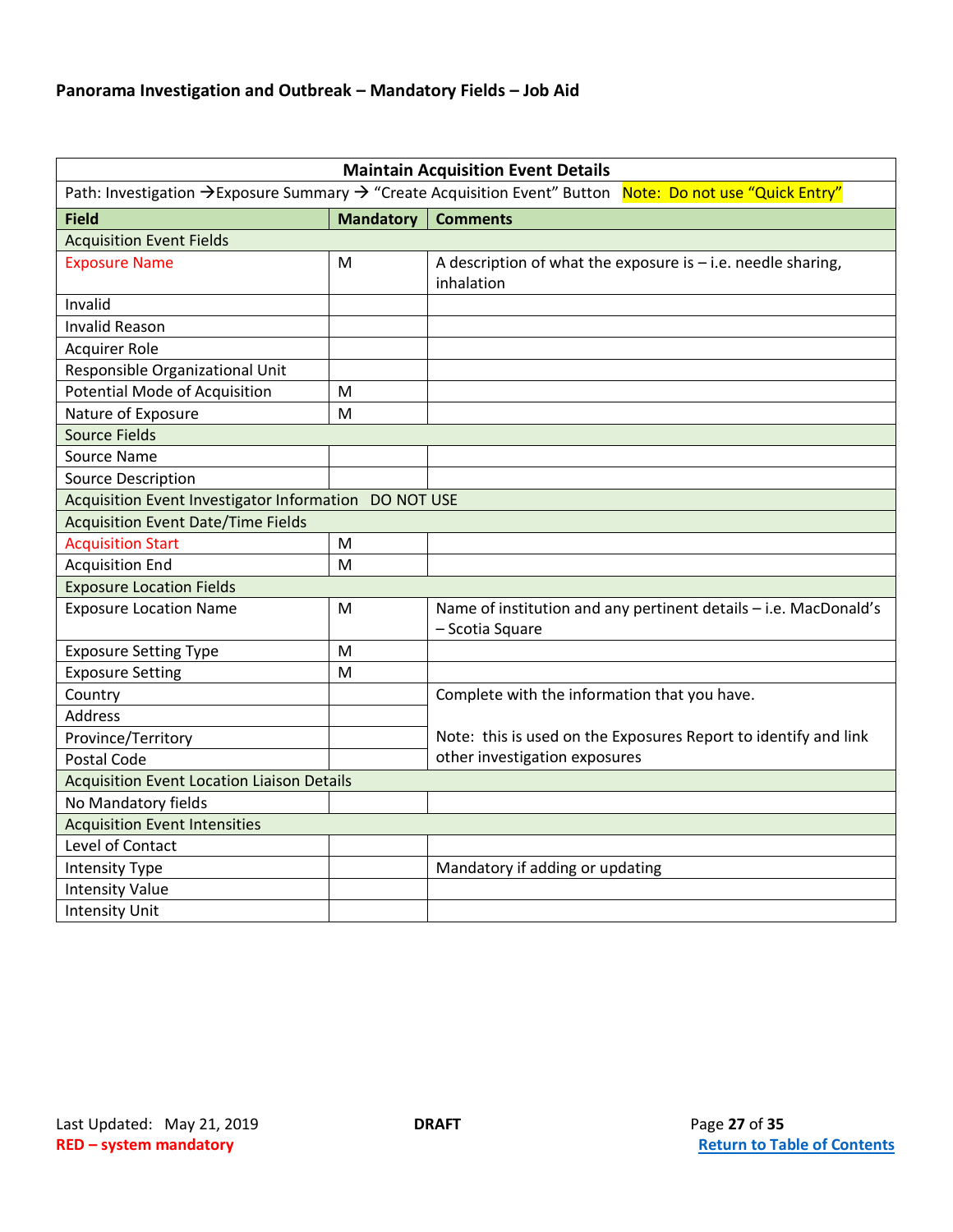<span id="page-27-0"></span>

| <b>Risk Factors Screen</b>               |                  |                                                                                                         |
|------------------------------------------|------------------|---------------------------------------------------------------------------------------------------------|
| Path: Subject $\rightarrow$ Risk Factors |                  |                                                                                                         |
| <b>Field</b>                             | <b>Mandatory</b> | <b>Comments</b>                                                                                         |
|                                          |                  |                                                                                                         |
| <b>Risk Factor</b>                       | M                |                                                                                                         |
| Response                                 | M                |                                                                                                         |
| <b>Reported Date</b>                     | M                |                                                                                                         |
| <b>Effective From</b>                    |                  |                                                                                                         |
| Effective to                             |                  |                                                                                                         |
| Pertinent to investigation               | M                | You will need to select each risk factor that is pertinent to<br>investigation individually and update. |
|                                          |                  |                                                                                                         |
|                                          |                  |                                                                                                         |
|                                          |                  |                                                                                                         |
|                                          |                  |                                                                                                         |
|                                          |                  |                                                                                                         |
|                                          |                  |                                                                                                         |
|                                          |                  |                                                                                                         |
|                                          |                  |                                                                                                         |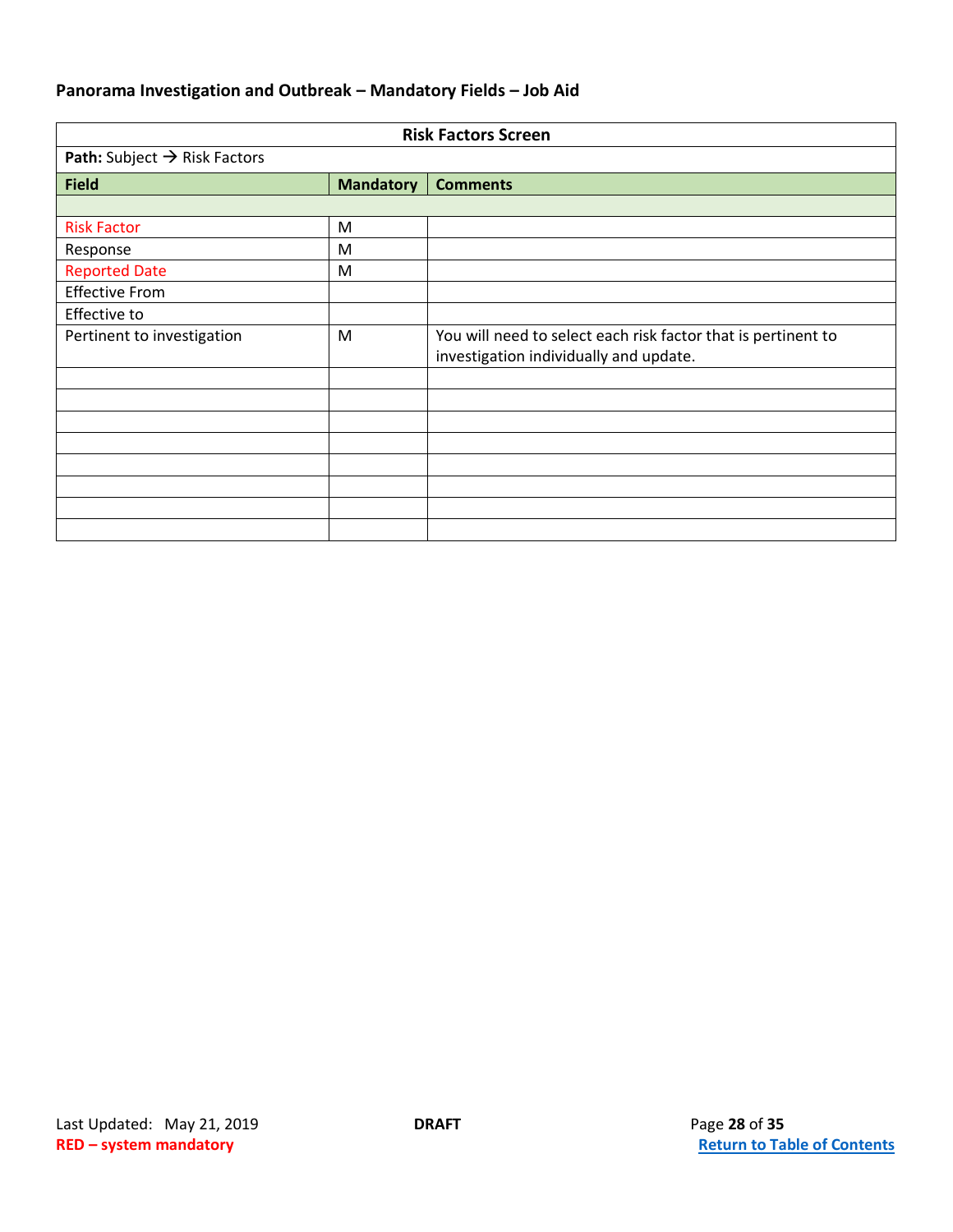<span id="page-28-0"></span>

| <b>Outbreak - Create Outbreak Screen</b>                                                 |                  |                                                                 |
|------------------------------------------------------------------------------------------|------------------|-----------------------------------------------------------------|
| <b>Path:</b> Outbreak $\rightarrow$ Search Outbreak $\rightarrow$ Create Outbreak Button |                  |                                                                 |
| <b>Field</b>                                                                             | <b>Mandatory</b> | <b>Comments</b>                                                 |
| <b>Outbreak Identification Fields</b>                                                    |                  |                                                                 |
| <b>Outbreak Name</b>                                                                     | M                | YYYY-ZZ-#### -Facility Name                                     |
|                                                                                          |                  | ZZ=zone (2 characters) i.e. CZ, NZ, EX, WZ                      |
|                                                                                          |                  | Provincial outbreak: Use 00 in place of zone. i.e. YYYY-00-#### |
| <b>Outbreak Description Fields</b>                                                       |                  |                                                                 |
| <b>Responsible Organization</b>                                                          | M                | Select your zone                                                |
| <b>Encounter Group</b>                                                                   | M                |                                                                 |
| <b>Outbreak Status</b>                                                                   | M                |                                                                 |
| <b>Status Date</b>                                                                       | M                |                                                                 |
| <b>Outbreak Classification</b>                                                           | M                |                                                                 |
| <b>Outbreak Classification Date</b>                                                      | M                |                                                                 |
| <b>Outbreak link role</b>                                                                | M                |                                                                 |
| Outbreak type                                                                            | M                |                                                                 |
| <b>Outbreak Onset Date</b>                                                               | M                |                                                                 |
| <b>Geographic Extent</b>                                                                 | M                |                                                                 |
| <b>Outbreak Setting Type</b>                                                             | M                |                                                                 |
| <b>Outbreak Setting</b>                                                                  | M                |                                                                 |
| <b>Confirmation Based On</b>                                                             |                  |                                                                 |
| <b>Reporting Source Fields</b>                                                           |                  |                                                                 |
| <b>Reporting Source (pick one)</b>                                                       | M                |                                                                 |
| Provider                                                                                 |                  | Preferred - select provider from provider registry. Enter       |
|                                                                                          |                  | lastname, firstname                                             |
| Location                                                                                 |                  | Do not use                                                      |
| Other                                                                                    |                  | Use if the source is not a NS provider                          |
| Type of Reporting Source                                                                 |                  |                                                                 |
| <b>Method of Notification</b>                                                            |                  |                                                                 |
| <b>Report date (Sent)</b>                                                                | M                | One of the dates is required                                    |
| <b>Report Date (Received)</b>                                                            | M                | One of the dates is required                                    |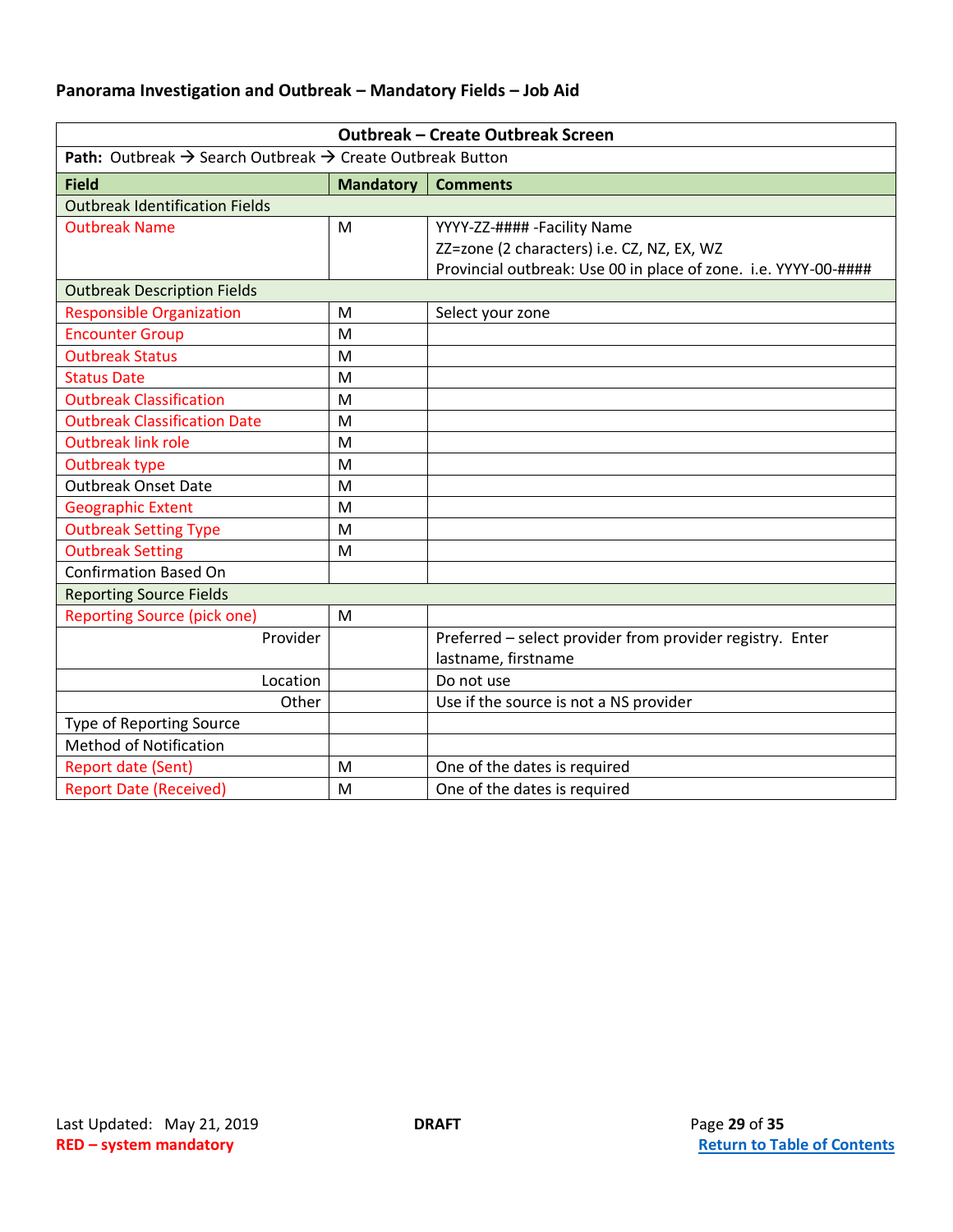<span id="page-29-0"></span>

| <b>Outbreak - Disease Summary Screen</b>            |                  |                 |
|-----------------------------------------------------|------------------|-----------------|
| <b>Path:</b> Outbreak $\rightarrow$ Disease Summary |                  |                 |
| <b>Field</b>                                        | <b>Mandatory</b> | <b>Comments</b> |
| <b>Disease Summary Fields</b>                       |                  |                 |
| <b>Disease</b>                                      |                  |                 |
| <b>Classification Authority</b>                     |                  |                 |
| Microorganism                                       |                  |                 |
| <b>Lab Confirmed</b>                                |                  |                 |
| <b>Etiologic Agent</b>                              |                  |                 |
| <b>EPI Markers</b>                                  |                  |                 |
| Prominent disease                                   |                  |                 |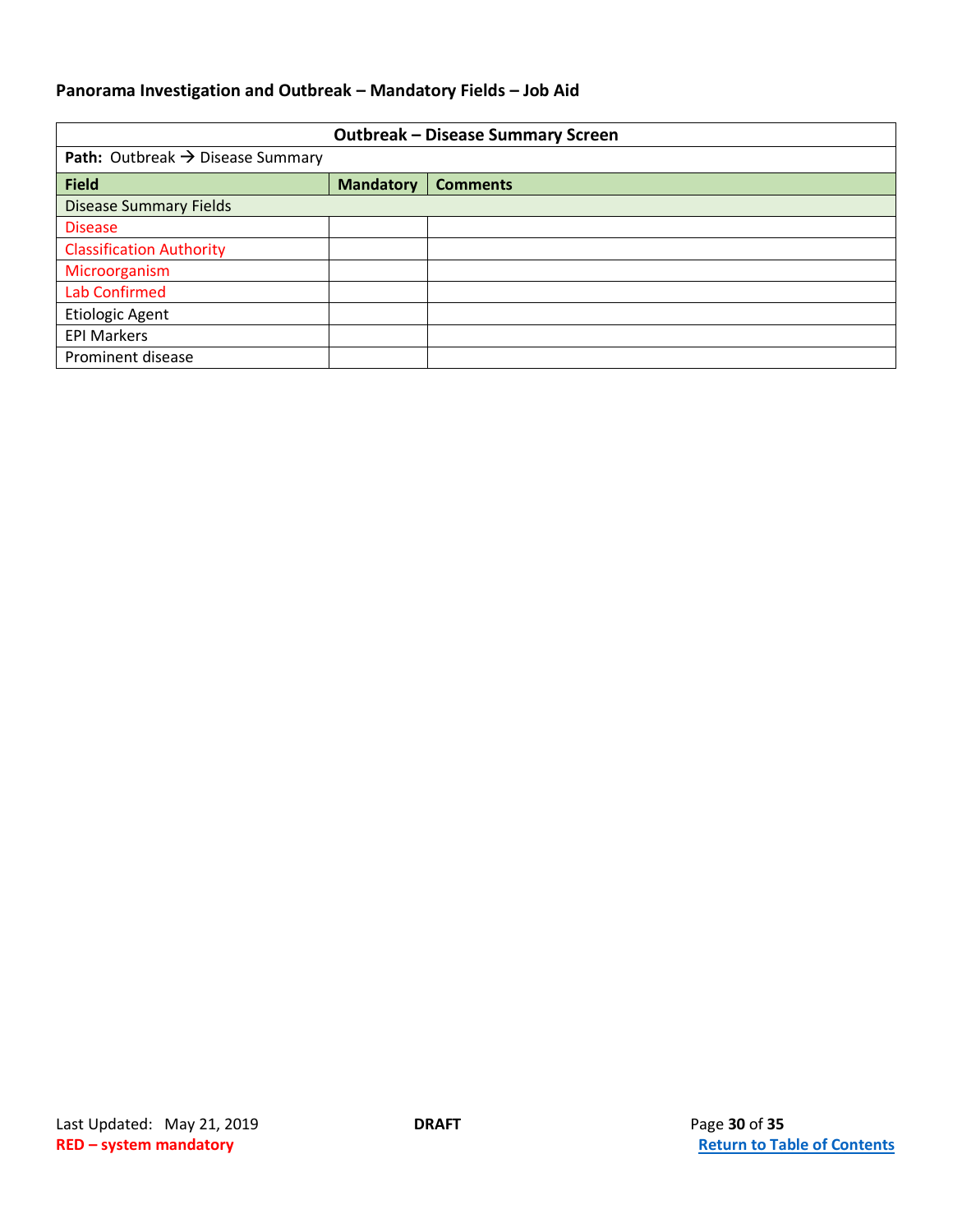<span id="page-30-0"></span>

| <b>Outbreak - Declaration Screen</b>            |                  |                                                           |
|-------------------------------------------------|------------------|-----------------------------------------------------------|
| <b>Path:</b> Outbreak $\rightarrow$ Declaration |                  |                                                           |
| <b>Field</b>                                    | <b>Mandatory</b> | <b>Comments</b>                                           |
| <b>Declaration Fields</b>                       |                  |                                                           |
| <b>Declaring Organization</b>                   | м                | Zone that is declaring the outbreak                       |
| Outbreak declared by                            | M                |                                                           |
| Provider                                        |                  | Preferred - select provider from provider registry. Enter |
| lastname, firstname                             |                  |                                                           |
| Use if the source is not a NS provider<br>Other |                  |                                                           |
| Date Outbreak Declared                          | M                | To be add when outbreak is setup in Panorama              |
| Date Outbreak Declared "Over"                   | M                | To be added when outbreak is declared over                |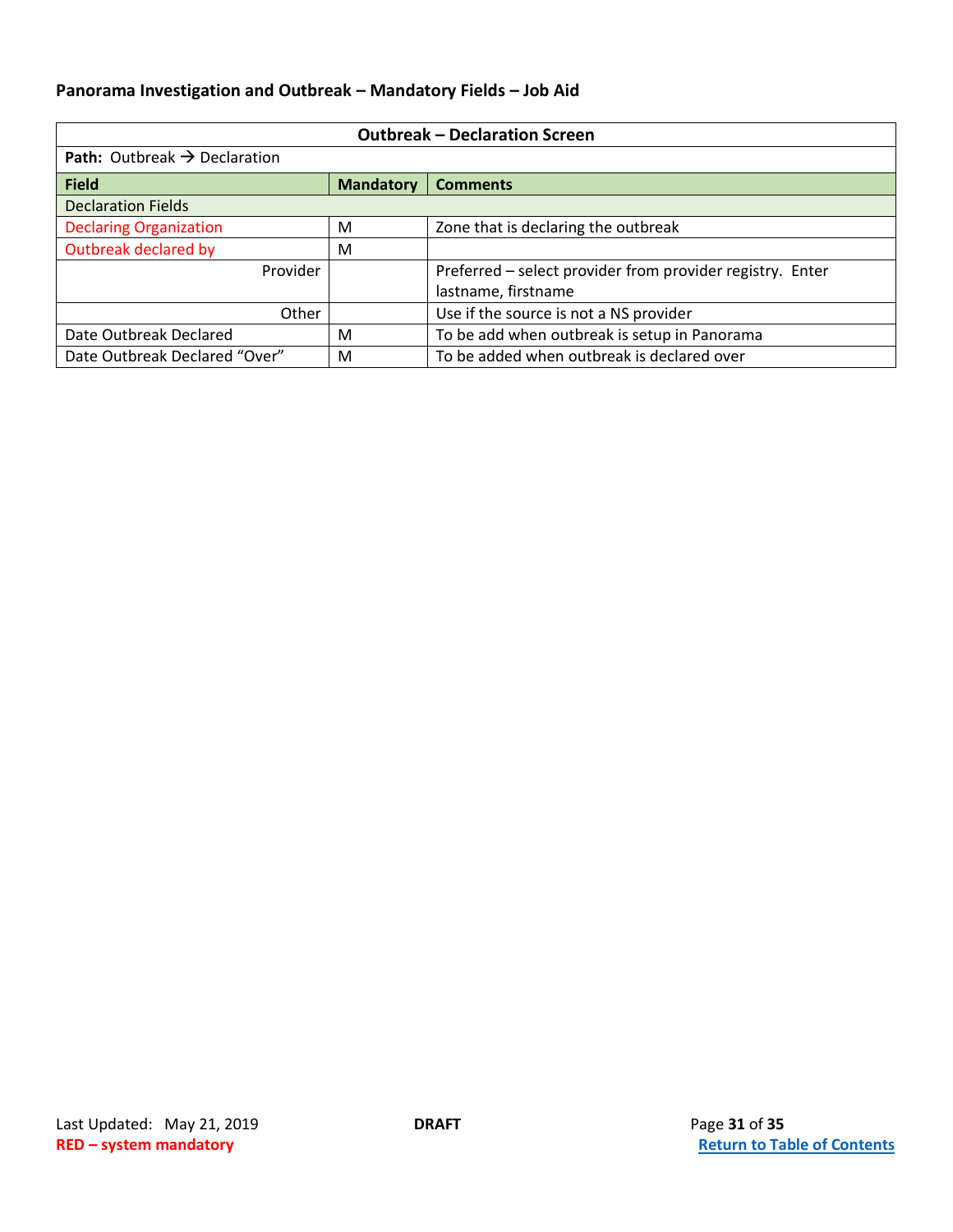<span id="page-31-0"></span>

| <b>Outbreak - Transmission Event</b>                                                                                          |                  |                 |
|-------------------------------------------------------------------------------------------------------------------------------|------------------|-----------------|
| Path: Outbreak $\rightarrow$ Exposure Summary $\rightarrow$ "Create Transmission Event" Button Note: Do not use "Quick Entry" |                  |                 |
| <b>Field</b>                                                                                                                  | <b>Mandatory</b> | <b>Comments</b> |
| <b>Transmission Event Fields</b>                                                                                              |                  |                 |
| <b>Exposure Name</b>                                                                                                          | M                |                 |
| Invalid                                                                                                                       |                  |                 |
| <b>Invalid Reason</b>                                                                                                         |                  |                 |
| Responsible Organizational Unit                                                                                               |                  |                 |
| <b>Transmitter Role</b>                                                                                                       |                  |                 |
| <b>Transmission Start</b>                                                                                                     | M                |                 |
| <b>Transmission End</b>                                                                                                       | M                |                 |
| <b>Source Details Fields</b>                                                                                                  |                  |                 |
| Mode of Transmission                                                                                                          |                  |                 |
| Nature of Transmission                                                                                                        |                  |                 |
|                                                                                                                               |                  |                 |
|                                                                                                                               |                  |                 |
|                                                                                                                               |                  |                 |
| <b>Exposure Location Fields</b>                                                                                               |                  |                 |
| <b>Exposure Location Name</b>                                                                                                 | M                |                 |
| <b>Exposure Setting Type</b>                                                                                                  | M                |                 |
| <b>Exposure Setting</b>                                                                                                       |                  |                 |
| Country                                                                                                                       |                  |                 |
| <b>Address</b>                                                                                                                |                  |                 |
| Province/Territory                                                                                                            |                  |                 |
| Postal Code                                                                                                                   |                  |                 |
|                                                                                                                               |                  |                 |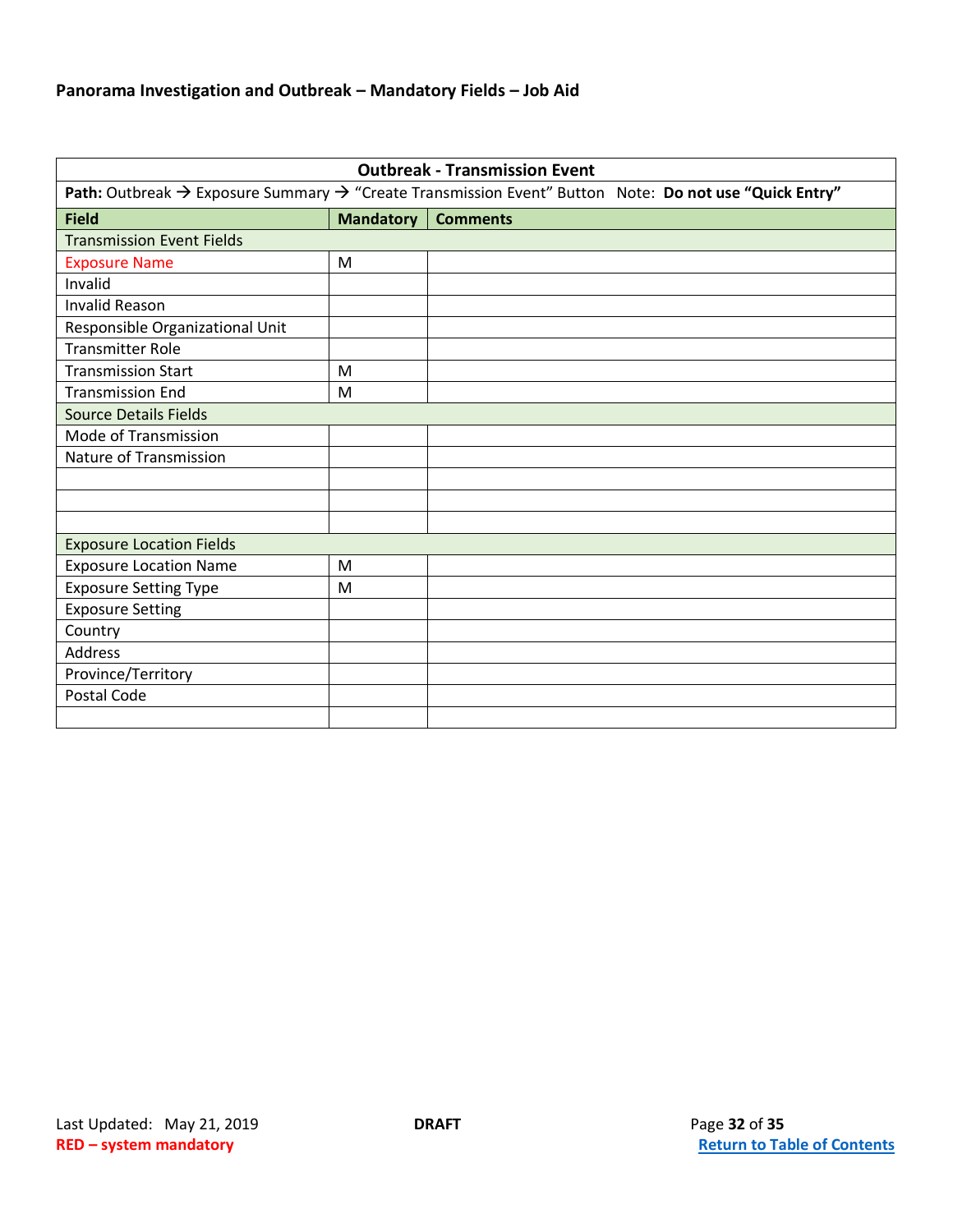<span id="page-32-0"></span>

| <b>Outbreak - Human Lab Report</b>      |                  |                                                                  |
|-----------------------------------------|------------------|------------------------------------------------------------------|
| Path: Outbreak $\rightarrow$ Lab Search |                  |                                                                  |
| <b>Field</b>                            | <b>Mandatory</b> | <b>Comments</b>                                                  |
|                                         |                  |                                                                  |
| <b>Encounter Group</b>                  | M                |                                                                  |
| <b>Service Delivery Location</b>        | M                |                                                                  |
| <b>Resulting Lab</b>                    | M                |                                                                  |
| <b>PH Received Date</b>                 | M                |                                                                  |
| Lab Report Date/Time                    | M                |                                                                  |
| <b>Accession Number</b>                 | M                | Most recent accession number should be at the front of the list. |
| Test - Result Details                   |                  |                                                                  |
| <b>Test Name</b>                        | M                |                                                                  |
| <b>Collection Date</b>                  | M                |                                                                  |
| <b>Result Name</b>                      | M                |                                                                  |
| <b>Result Status</b>                    | M                |                                                                  |
| Interpreted Result                      | M                |                                                                  |
| Result date                             | M                |                                                                  |
| <b>Disease</b>                          | M                |                                                                  |
| Microorganism                           |                  |                                                                  |
| Etiologic Agent Screen (Related to      |                  |                                                                  |
| specific test)                          |                  |                                                                  |
| Antimicrobial/Drug                      |                  |                                                                  |
| Interpretation                          |                  |                                                                  |
|                                         |                  |                                                                  |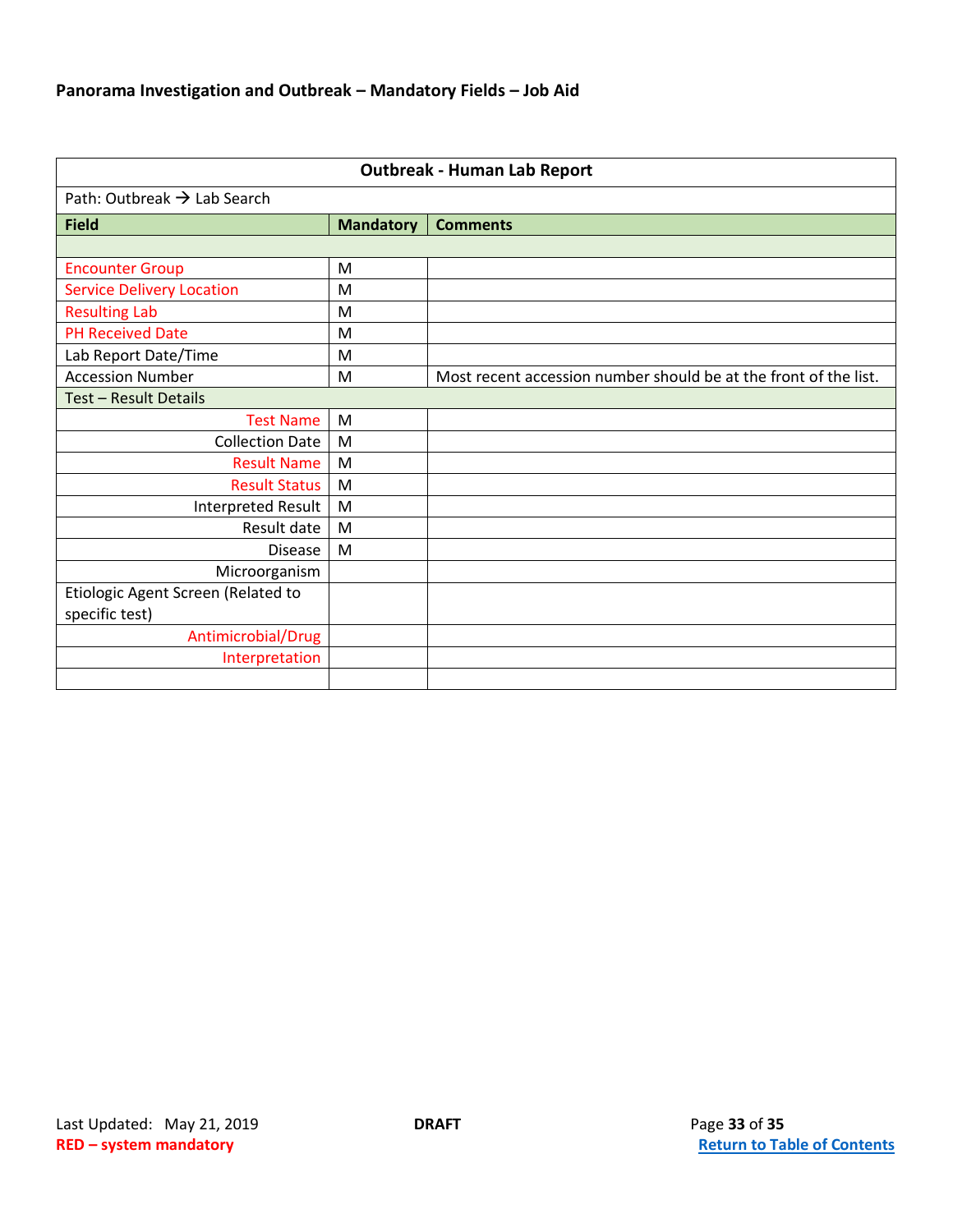<span id="page-33-0"></span>

| <b>Client Demographics - Ethnicity</b>                                                                   |                  |                                                                                                                                   |
|----------------------------------------------------------------------------------------------------------|------------------|-----------------------------------------------------------------------------------------------------------------------------------|
| Path: Investigation $\rightarrow$ Subject $\rightarrow$ Client Details $\rightarrow$ Client Demographics |                  |                                                                                                                                   |
| <b>Field</b>                                                                                             | <b>Mandatory</b> | <b>Comments</b>                                                                                                                   |
| <b>Ethnicity Information</b>                                                                             |                  |                                                                                                                                   |
| Ethnicity                                                                                                | M                | If First Nations is selected – complete Aboriginal Information<br>section for the client if this is for a TB or Flu investigation |
| <b>Ethnicity Reported by</b>                                                                             |                  |                                                                                                                                   |
|                                                                                                          |                  |                                                                                                                                   |
|                                                                                                          |                  |                                                                                                                                   |
|                                                                                                          |                  |                                                                                                                                   |

<span id="page-33-1"></span>

| <b>Client Details - Aboriginal Information</b>                                                              |                  |                                                                                                                                                                                                                                                                                                                          |
|-------------------------------------------------------------------------------------------------------------|------------------|--------------------------------------------------------------------------------------------------------------------------------------------------------------------------------------------------------------------------------------------------------------------------------------------------------------------------|
| Path: Investigation $\rightarrow$ Subject $\rightarrow$ Client Details $\rightarrow$ Aboriginal Information |                  |                                                                                                                                                                                                                                                                                                                          |
| <b>Field</b>                                                                                                | <b>Mandatory</b> | <b>Comments</b>                                                                                                                                                                                                                                                                                                          |
| <b>Aboriginal Information Fields</b>                                                                        |                  |                                                                                                                                                                                                                                                                                                                          |
| Self-Identified Aboriginal                                                                                  |                  |                                                                                                                                                                                                                                                                                                                          |
| Aboriginal Identify                                                                                         |                  |                                                                                                                                                                                                                                                                                                                          |
| <b>First Nations Status</b>                                                                                 | M                | If Ethnicity is First Nations<br>For TB - choose one of the following - Status Indian, Non-<br>٠<br>Status Indian, Not Asked, Asked not provided, or Asked but<br>unknown<br>For Flu – choose on of the following – On reserve, Off<br>$\blacksquare$<br>reserve, Not Asked, Asked not provided, or Asked but<br>unknown |
| <b>DIAND Number</b><br><b>Band Origin</b>                                                                   |                  | Type ahead                                                                                                                                                                                                                                                                                                               |
| Band                                                                                                        |                  |                                                                                                                                                                                                                                                                                                                          |
| Aboriginal Organization                                                                                     |                  | Not Applicable                                                                                                                                                                                                                                                                                                           |
|                                                                                                             |                  |                                                                                                                                                                                                                                                                                                                          |
|                                                                                                             |                  |                                                                                                                                                                                                                                                                                                                          |
|                                                                                                             |                  |                                                                                                                                                                                                                                                                                                                          |